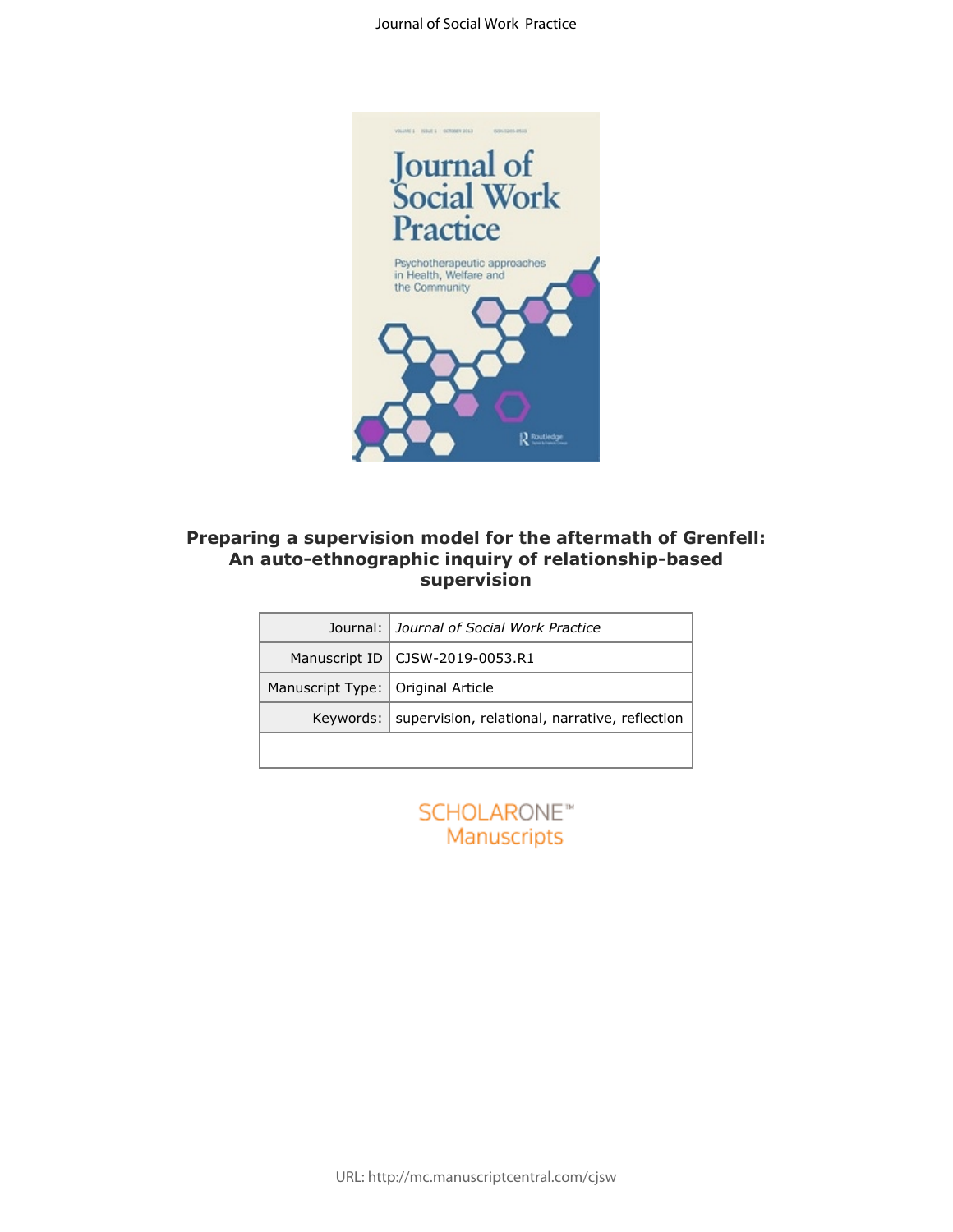Abstract:

In this paper, we describe the preparation for the supervision approach that we used on behalf of the Social Work Company to supervise workers at the Grenfell Support Service. This paper centres on a moment of new consciousness concerning the formation of values that occurred when discussing a poem written by the first author, Deborah, during a narrative interview conducted by the second author, Hellmuth. We present the poem and use auto-ethnography to explore the new realisations that arose through the dialogue. We consider the multi-dimensional listening that created the opportunity for this new realisation and consider the conceptual resources that a dialogic theory of action might add to the practice of relationship-based supervision in social work.

Review Only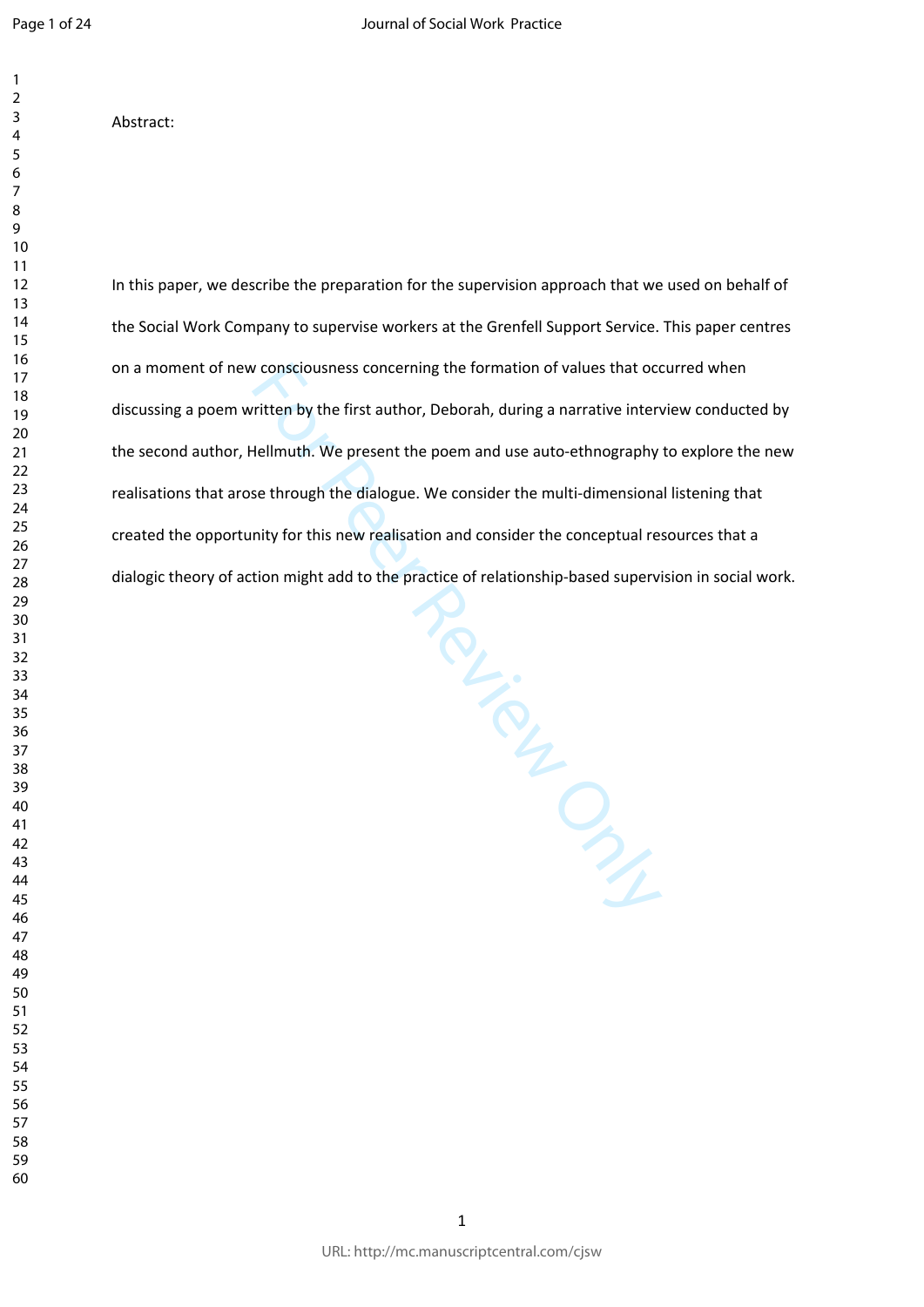# $\overline{2}$  $\overline{4}$  $\overline{7}$  $\mathsf{Q}$

 $\mathbf{1}$ 

### Introduction

ere buried by a mountain of waste from the local coalmine.<br>
rarnings of a disaster, "went unheeded and no action was to<br>
stoo late." (ICE, 2019). The media coverage of the fire at G<br>
uelae of not listening. Unfortunately, The Grenfell Action Group had raised concerns about the safety of the building for some time before the fire on 14 June 2017 (Macleod, 2018). The extent of the fire, the loss of life (72 casualties) and the number of injuries (70) made it the worst peacetime fire in modern British history (Macleod, 2018). The catastrophic loss of life, and the social conditions linked to the fire has some resonance with the Aberfan disaster on 21<sup>st</sup> October 1966, when 144 people (116 children and 28 adults) from the village school were buried by a mountain of waste from the local coalmine. In both cases the community's clear warnings of a disaster, "went unheeded and no action was taken to address the situation. Until it was too late." (ICE, 2019). The media coverage of the fire at Grenfell Tower showed the devastating sequelae of not listening. Unfortunately, as we can see through the example of Aberfan, the link between not listening and catastrophic loss of life is not unprecedented. Listening to and acting on these warnings would likely have saved both communities from disaster. However, the simplicity of this statement belies the complexity involved in producing systems, structures and services that can deliver this. We argue that social work supervision has the potential to re-position social work practice as relational. Where, through dialogically rooted practice, a renewal in the practice of listening might emerge.

This paper was written from our first person perspectives to show (rather than tell) the dialogic roots of our supervision approach. We used this approach with workers employed by The Social Work Company at the Grenfell Support Service. The Social Work Company held part of the delivery contract for the service that was commissioned by the Royal Borough of Kensington and Chelsea set up shortly after the fire at Grenfell Tower to provide residents with integrated service support. The Social Work Company is a limited company. As part of its duty of care to employees, it contracted the two authors of this paper to provide clinical supervision for staff. The priority for the Grenfell Support Service was to listen to the residents as a basis for action. The priority for supervision was to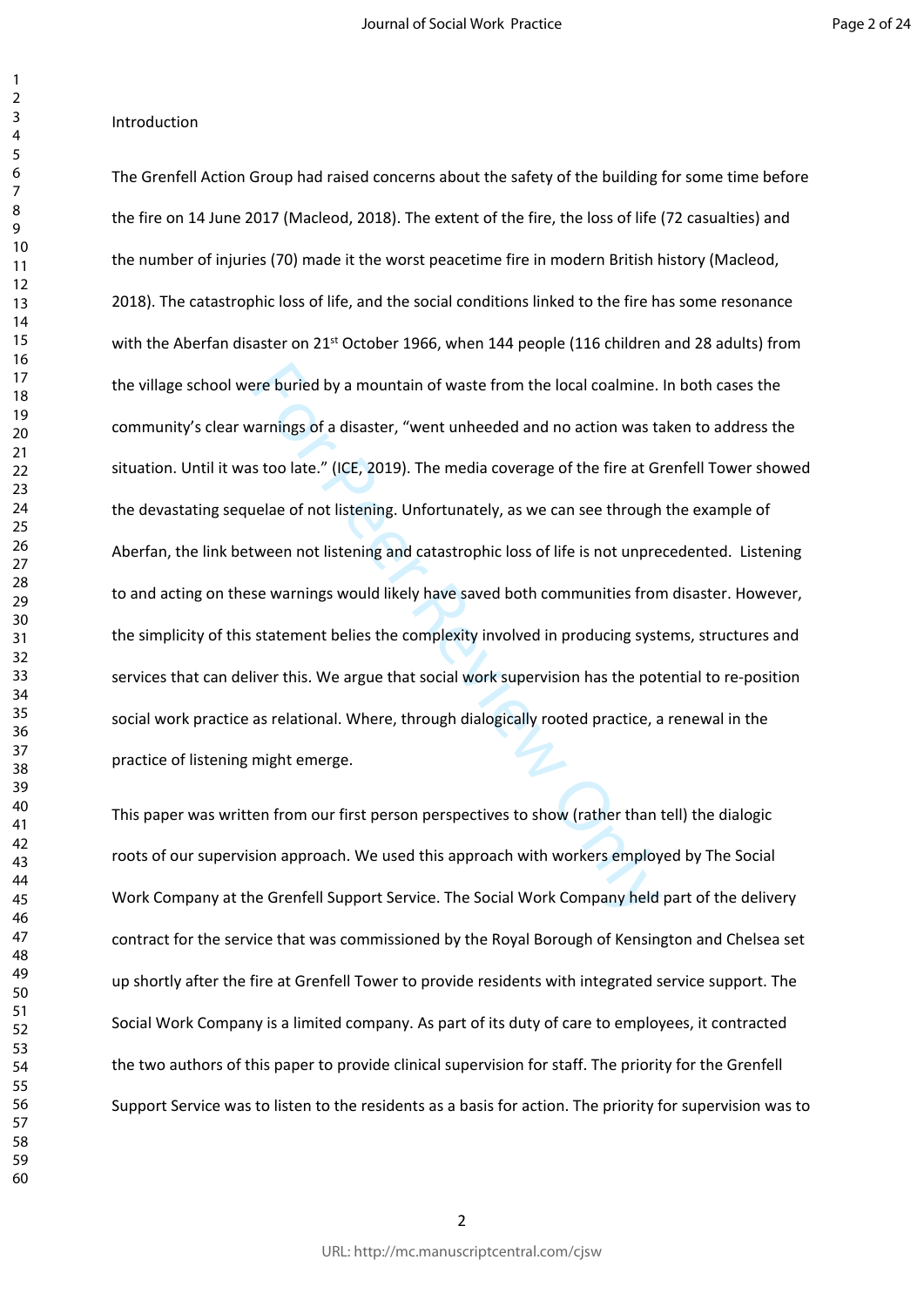Page 3 of 24

 $\mathbf{1}$ 

#### Journal of Social Work Practice

listen to the workers' experiences of this practice. Our basic premise was that these interactions were the primary sites of practice at all levels of the social work system's ecology.

and linguists, presented a radical challenge to most theories<br>omething one may or may not contemplate, resist, support<br>le of an equation, of service provider/user, or help seeker/h<br>from an organisational change project, Sh We used John Shotter's (Shotter, 2010, 2011) theory of dialogic action to frame the findings in this paper. Shotter suggested that inquiries that aimed to create hope and action for change needed to move "away from what goes on inside people …. toward those focused on what people go on inside of" (2010, pg. 271). The elegance of this idea, which he built from, with, and through the work of other philosophers and linguists, presented a radical challenge to most theories of change. Change is often conceived as something *one* may or may not contemplate, resist, support etc., where *one* is located on either side of an equation, of service provider/user, or help seeker/helper, but using empirical examples from an organisational change project, Shotter (2010) showed how changes in action arose from moments of dialogue *between* people. He termed these moments of 'living responsiveness' (pg 271). He emphasised language as an embodiment of experience, crafted by the social, moral and cultural concepts that surrounded the experience. He suggested these moments of living responsiveness were living because they provided a situated reorientation towards the problem, not a solution and action plan. They could therefore be defined in terms of hope, where hope is conceived as new consciousness that opens a fissure in a current reality to point toward a better future. In this paper, we captured and reflected on a moment of living responsiveness and will use the terms interchangeably, referring to living moments, moments of change, and moments of hope.

Applying Shotter's dialogic theory of practice to the context of social work supervision for the residents who lived through the fire at Grenfell Tower meant that we needed to consider the contribution that trauma played in dialogue. The residents were all *inside of* a social catastrophe as well as facing personal distress, pain and trauma. Medev and Brockmeier (Medev & Brockmeier, 2015) suggested that trauma left people without access to a meaning framework needed to imagine a way to a better life. In such circumstances, dialogue was the only place that new beginnings were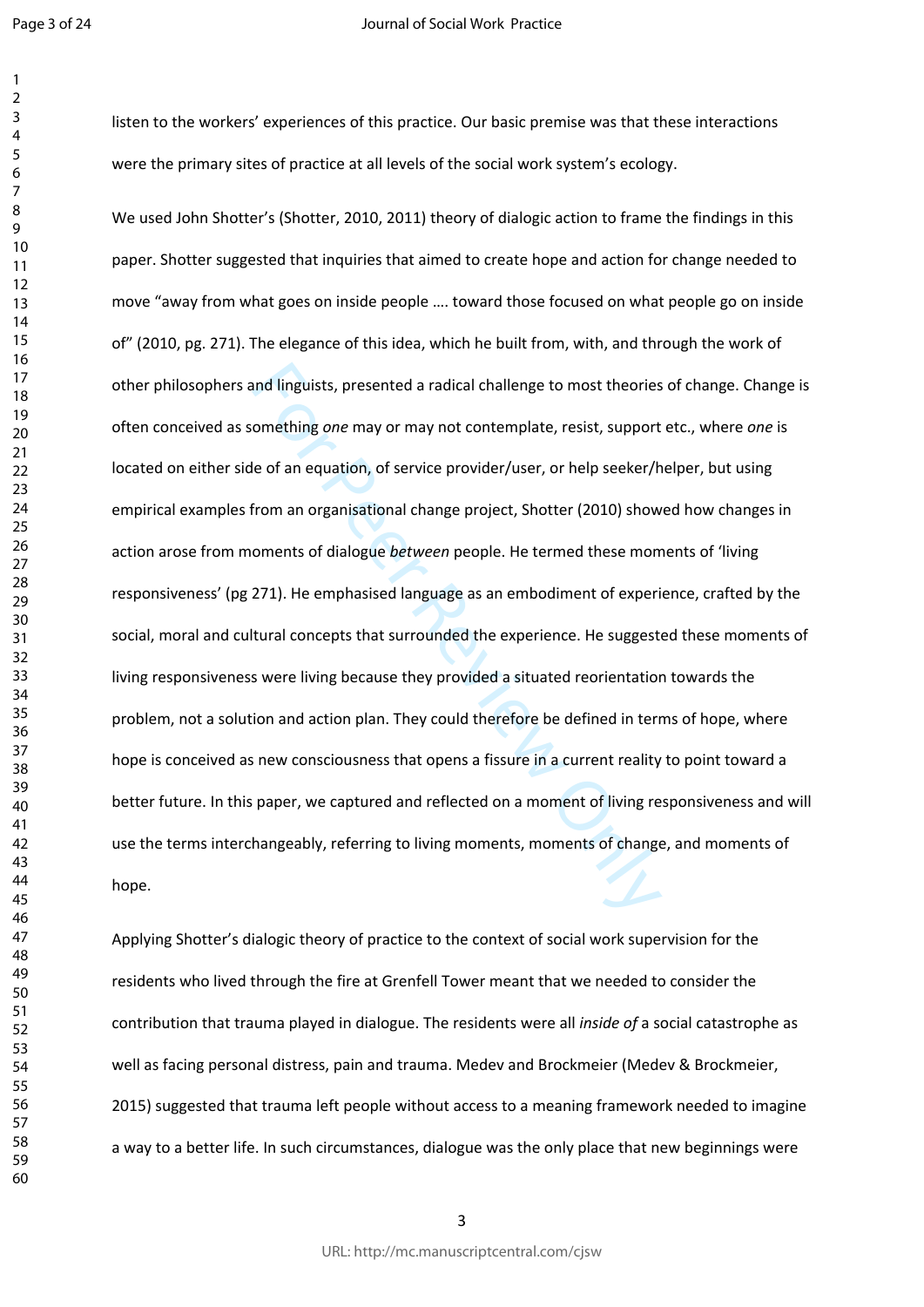likely to emerge. The problem was that for those listening the fragmented nature of the chaos narrative made listening even more difficult than it usually is (Frank, 2013; Medev & Brockmeier, 2015).

Creating the conditions for 'living moments' to occur in a chaos or trauma infused dialogue requires a philosophy and practice grounded in relationally based principles such as mutuality of respect and rooted in equality, where territories of knowledge and expertise are of equal value and valued for their diversity. This type of practice is more likely to be achievable in the context of service cultures that can; tolerate not knowing, learn from failure, give space for the evolution of identity (self and other), generate changes to the environment and explore the impact of those adaptations on evolution (see Browning et al. (2007) for relational pedagogy of learning in healthcare). All of these desirable cultural practices should be enacted through interaction and relationships at the micro level.

ype of practice is more likely to be achievable in the context thowing, learn from failure, give space for the evolution compes to the environment and explore the impact of those a<br>ning et al. (2007) for relational pedagog However good the workforce might be at enacting these values interpersonally, services and their practices also need to be understood in the context of their position and place in society and the macro discourses around them. The circulating narratives that contain concepts about what a society believes to be indicative of a good life may limit or enable changes in practice. Narrative entanglements between macro discourses and micro practices may explain the limited reach of Munro's recommendations for relationship-based social work (Munro, 2011). Relationships are central to social work (Ingram & Smith, 2018; Ruch, 2005) and proponents of relationship-based practice argue that not only does social work require a stable and positive relationship to operate effectively, but that the relationship itself may benefit those who use social work services (Ruch, Turney & Ward, 2010). However, even in this conceptual space, Munro's re-legitimisation of the concept of relationship-based social work practice (Ingram & Smith, 2018; Trevithick, 2014) has, according to some, had little effect on the structures of social work (Trevithick, 2014). The influence of these macro narratives may not be the only, or even a significant factor in the lack of progress

 $\mathbf{1}$  $\overline{2}$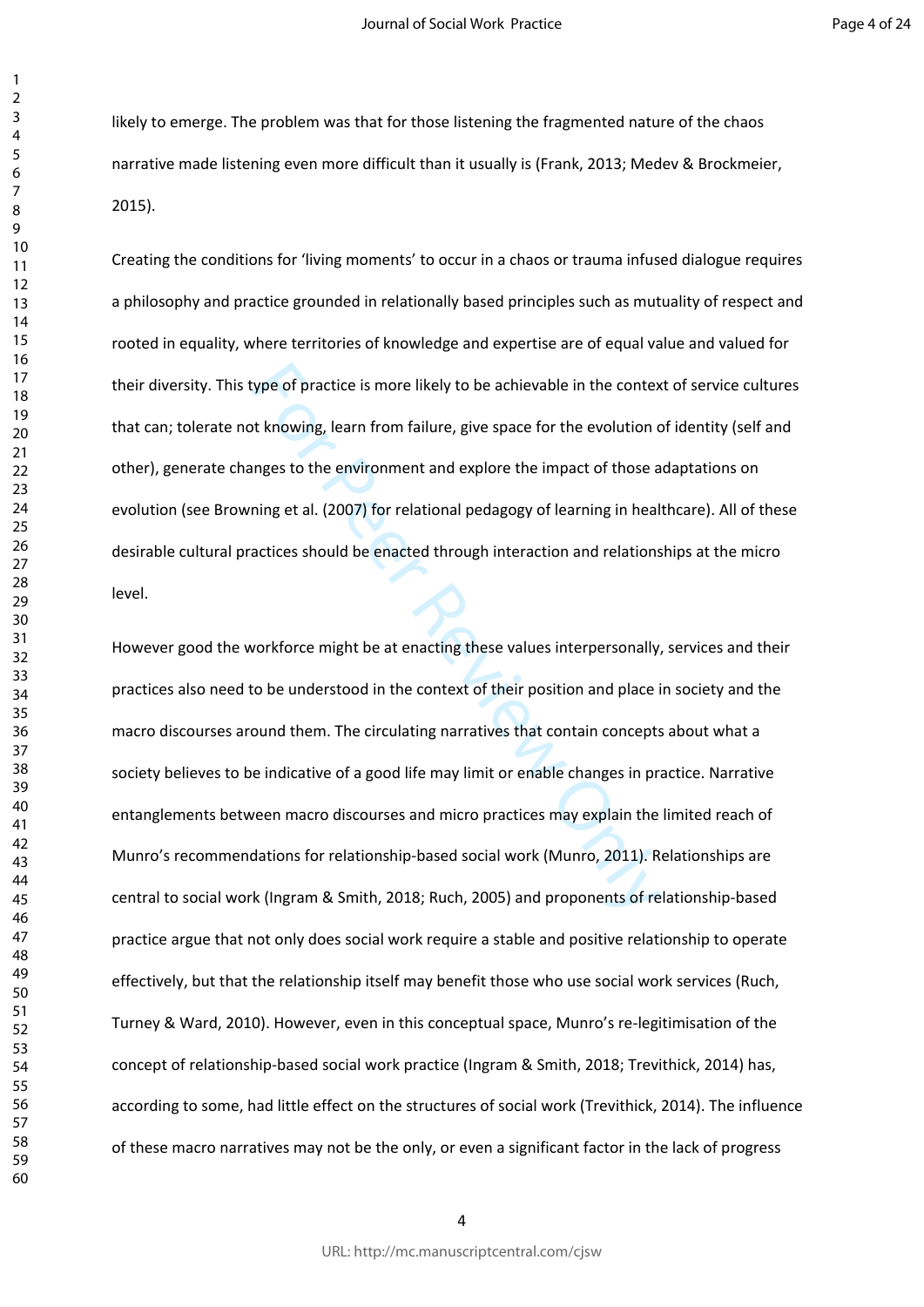with Munro's recommendations. We present a case for changing practices in social work education and supervision that are neither macro nor micro, neither interior nor exterior. Instead we suggest that dialogic methods, along the lines given by Shotter, could be used in the meso ecology of practice (i.e., in social work supervision). This could further prioritise the nature of the relationships within social work, infuse practice with an imperative towards change, and raise the opportunity for unique moments of change. These moments are defined as living responsiveness, offering moments of hope for the workers. By a parallel process, the hope created in supervision with the supervisor/worker relationship may extend to practices in communities. Supervision of this type and quality could fulfil all its main functions, managerial, educational and supportive (Kadushin & Harkness, 2002).

ters. By a parallel process, the hope created in supervision velationship may extend to practices in communities. Supervisits lits main functions, managerial, educational and supportive<br>It its main functions, managerial, e Returning to the micro site of social work practice and the interior world of the workers, a focus on practitioner reflection is prominent (Davys & Beddoe, 2009). Ferguson (2018) suggested that a social work practitioner's abilities to reflect in action (Schon, 1983) were not always successful, but not because workers were unable to think in and on the situation in the same moment in practice. Rather, he suggested that facing the reality of the emotional and sensory response to the work required more than reflection, either on or in action. He recommended that workers should be supported to develop internal resources to become more aware of their own emotional responses to work that entails a high level of personal emotional resource. In essence, he surfaced the idea that facing the reality of their own response to the emotional work, should be supported so that the natural response, which is to defend the self against emotions or sensations that threaten to overwhelm, could be understood and overcome in the interests of the work itself. Ferguson's focus on this dynamic highlights the need for a more relational orientation to the concept of practitioner reflection.

Like Ferguson, Brockmeier (2015) pointed out that, "we do not interpret our experience, but live it in the thick of ongoing events and entanglements, emotions and moods" (pg 175). Using examples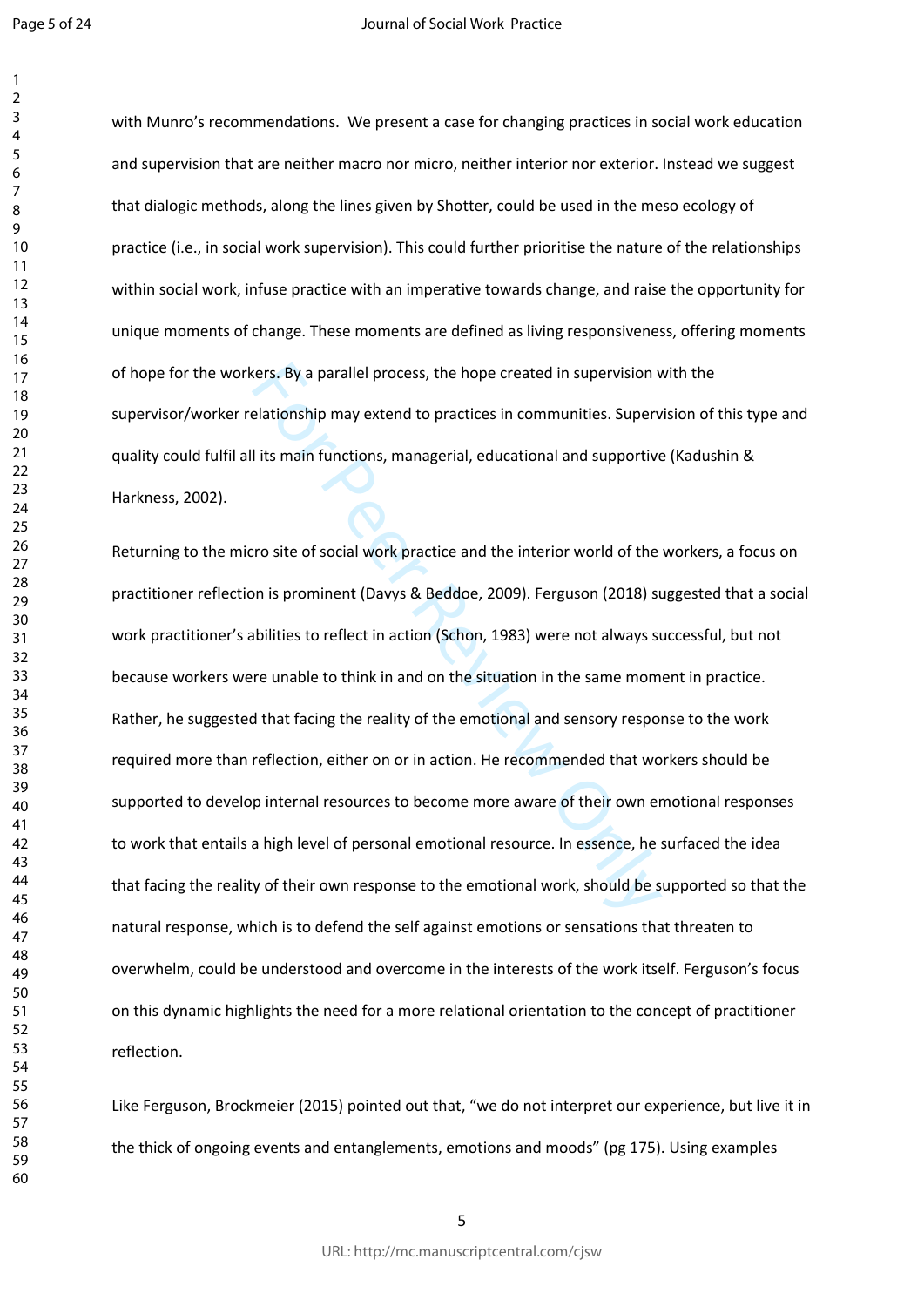$\mathbf{1}$  $\overline{2}$ 

rower more of the social context that the person, is going or<br>social work practice and social work education is not new (R<br>eeking to highlight is the positive implications that biograph<br>might have for the social work workf from literary fiction, studies from language, and narrative discursive practices, Brockmeier showed how the imagined self is crafted through abstract imagination, creating memories from the past and memories imagined for the future. Narratives contain traces about how the person is living in, through, or against the social concepts that have formed their unique interpretation of what a good life is. Like Shotter, Brockmeier's thesis suggests that the micro and the macro are enfolded, and it follows therefore, that working with narratives creates an opportunity for practice to go beyond transactional, to discover more of the social context that the person, is going on inside of. While the use of narratives in social work practice and social work education is not new (Riessman & Quinney, 2005) what we are seeking to highlight is the positive implications that biographically focused narrative supervision might have for the social work workforce (Fischer & Goblirsch, 2006). Brockmeir (2015) suggests, "our identities are not given to us, but made by us" (page 172) and that biographical narrative practices are pivotal to both the construction of memory and identity. Taking a narrative perspective on supervision highlights the social function of language and its relationship to identity. Supporting the ongoing development of identity is relevant for workers, those whose work involves receiving services and those whose work involves service design and transformation. We chose to write this article from our first person perspectives, including personal biographical histories, a poem that arose from abstract imaginative experience and reflections on our own dialogue. In this dialogue, we practised a narrative interview as preparation for working together. During the dialogue a moment of living responsiveness occurred.

The aim of this paper is share the ontological basis for our relationship-based supervision approach with as much transparency as possible. The ontology was formed through a blend of narrative-based intervention theory (White & Epston, 1990) and theories of practice-based inter-subjectivity (Landor, Todd, & Kennedy, 2011) that we had experienced. These theories are embodied and uniquely interpreted through the concepts we have learned to live by. Our discussion centred on the poem provided and the moment of living responsiveness was related to it. The symbols and concepts in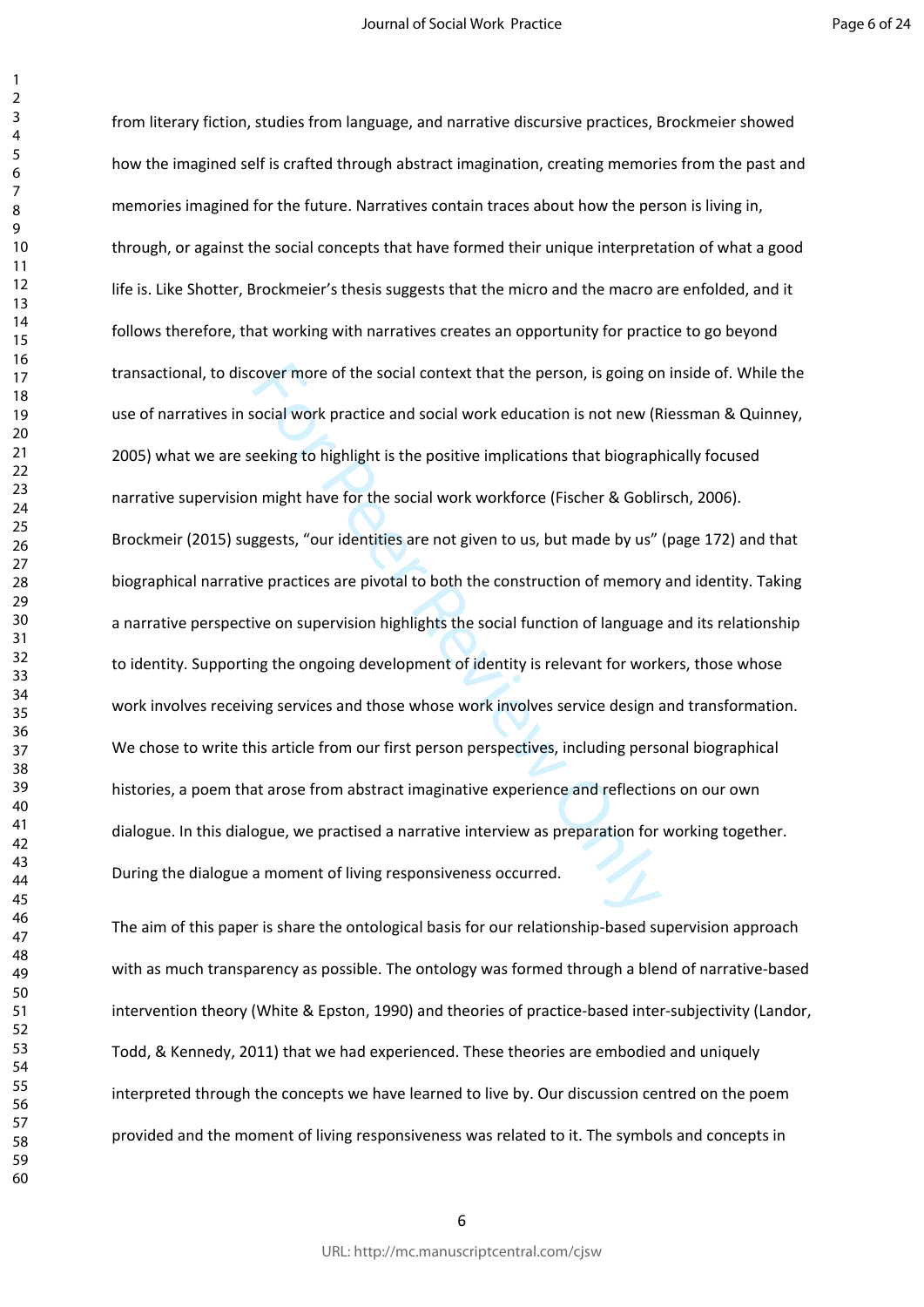the poem are enmeshed in the paper as we work through an auto-ethnographic lens. The reproduction of the poem should enhance readers' ability to engage with the material. Although we acknowledge and affirm the role for poetry in health and social care workforce development, the use of poetry per se to aid reflection in social work practice is not a priority. Its role in social work practice and education has been raised by others, for its potential to enhance

empathy and perspective in social workers and students (Furman, Coyne, & Negi, 2008; Furman,

2005).

### *Methods and Materials*

For Peer Review of the peer in this format have to separate voices in an academic paper, although not with 2009). Our choice in presenting the paper in this format min of the supervision model: we committed to a relational It is unconventional to separate voices in an academic paper, although not without precedent (Phipps & Saunders, 2009). Our choice in presenting the paper in this format mirrored the choice we made in the creation of the supervision model: we committed to a relational supervision approach where meaning was co-constructed with the aim of generating greater understanding of self, other, place, and practices. The structure and grammar of this paper reflected our single perspectives, addressed in the question, how is it that you came to be here?, our multiple voices in discourse (addressed in the question of the learning derived through the narrative interview, and our shared voice as we discussed the meaning of our new understandings of supervision in the discussion.

The narrative interview centred on a discussion about the poem (given below) that Deborah had written just before the fire.

Broke for the Broken

It used to be when I was young that I would strum some simple chords, the tune would come with words of love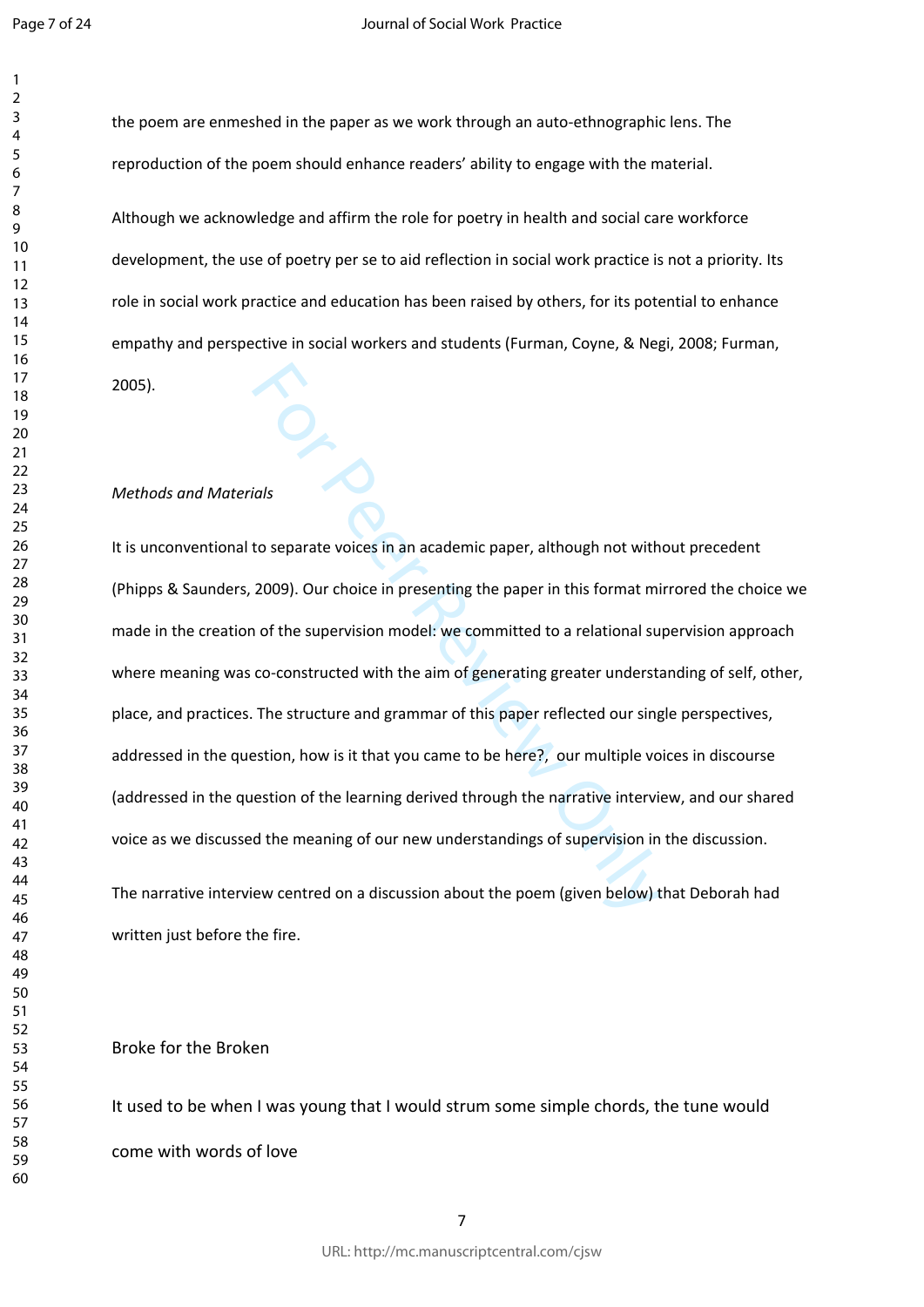# Passed over

Set aside, apart not quite enough, not quite the fit you had in mind,

And I was cold when I was young, left to face the truth

Alone

Splintered space - smoothed over

And then one day I met a man, he looked like he was made of wood, a rugged face with creviced lines that creased

And as I traced my story back he closed his eyes and all that wood began to creak and crack as he bent over

Doubled up in pain it seemed by just the words that I released - my pain - enough to bend an oak in two

I met a man, he looked like he was made of wood, a ru<br>creased<br>story back he closed his eyes and all that wood began<br>it seemed by just the words that I released - my pain<br>it seemed by just the words that I released - my pai He never looked at me again, the next I saw he took my pain and used it as a power pack to penetrate beneath our feet

Oh weeping man - come back, don't leave, maybe it wasn't as bad as it had seemed!

And as he drilled into the earth, dust and muck and mess churned up and covered me I felt the dirt in every pore, my skin was rough and cracked and lined, splitting dry and broken wounds

I thought I would disintegrate

 $\mathbf{1}$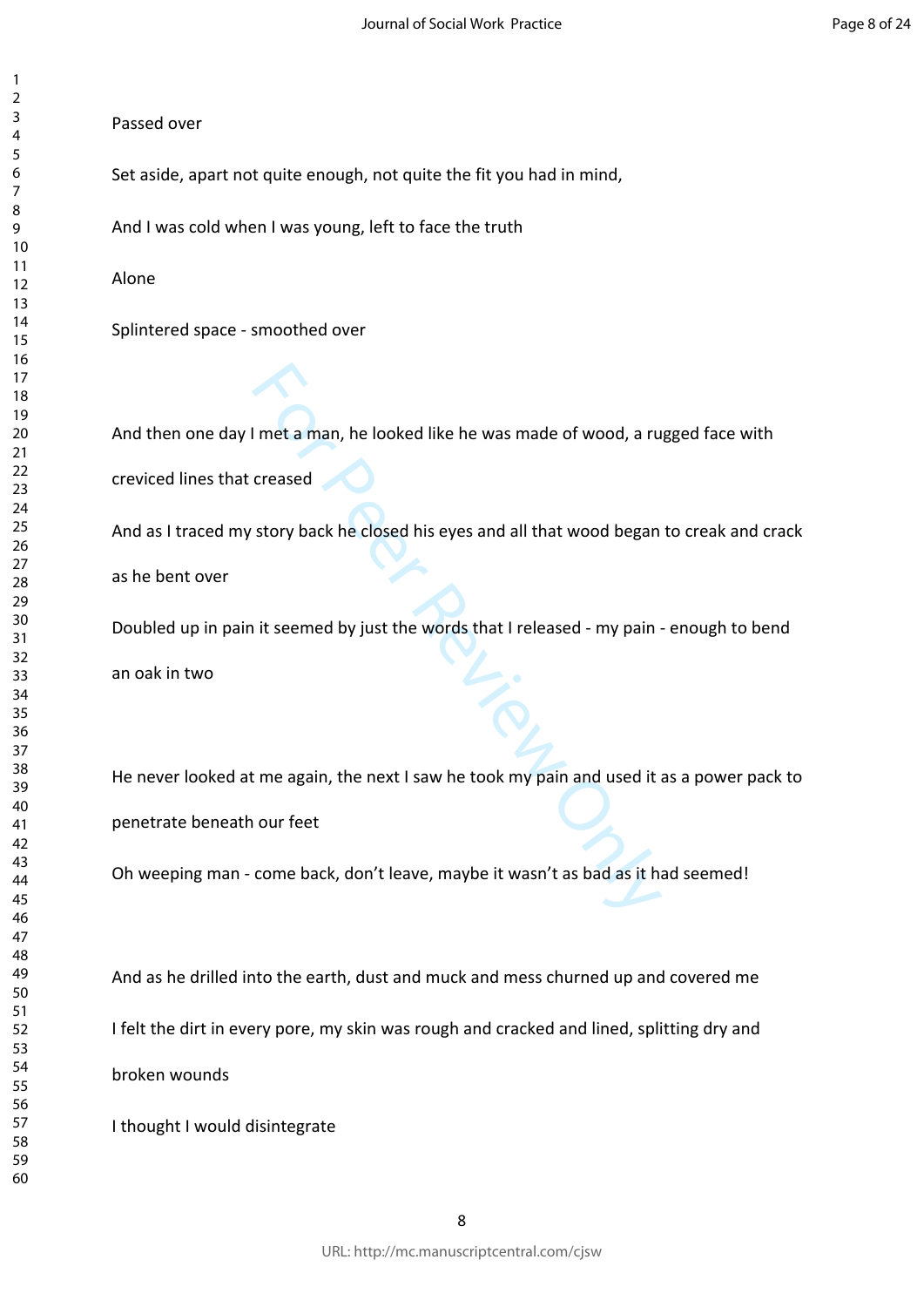Then thunder rolled beneath my feet, like tumultuous applause, whoops of joy beneath the

ground, from deep dark down The sound rolled over

And there I stood

All broken up

For Peer Review Only But the sound of his ascent meant I could see and hear and think and feel

I didn't need to see his face to know it was my weeping man who shot up in front of me

Passed over - he passed over

Up and up til all I saw was like the brightest star burn up the dark

All over - it's all over

After a while I picked up the broken pieces of myself, we walked back into the self before

the pain smoothed over

To find the lines that really made me, me

I don't fill, or prime, or plaster, the lines remind me of the day he turned into the grave

Because my pain, it was my pain that sent him diving all the way to hell and back

My pain – he went to take it all away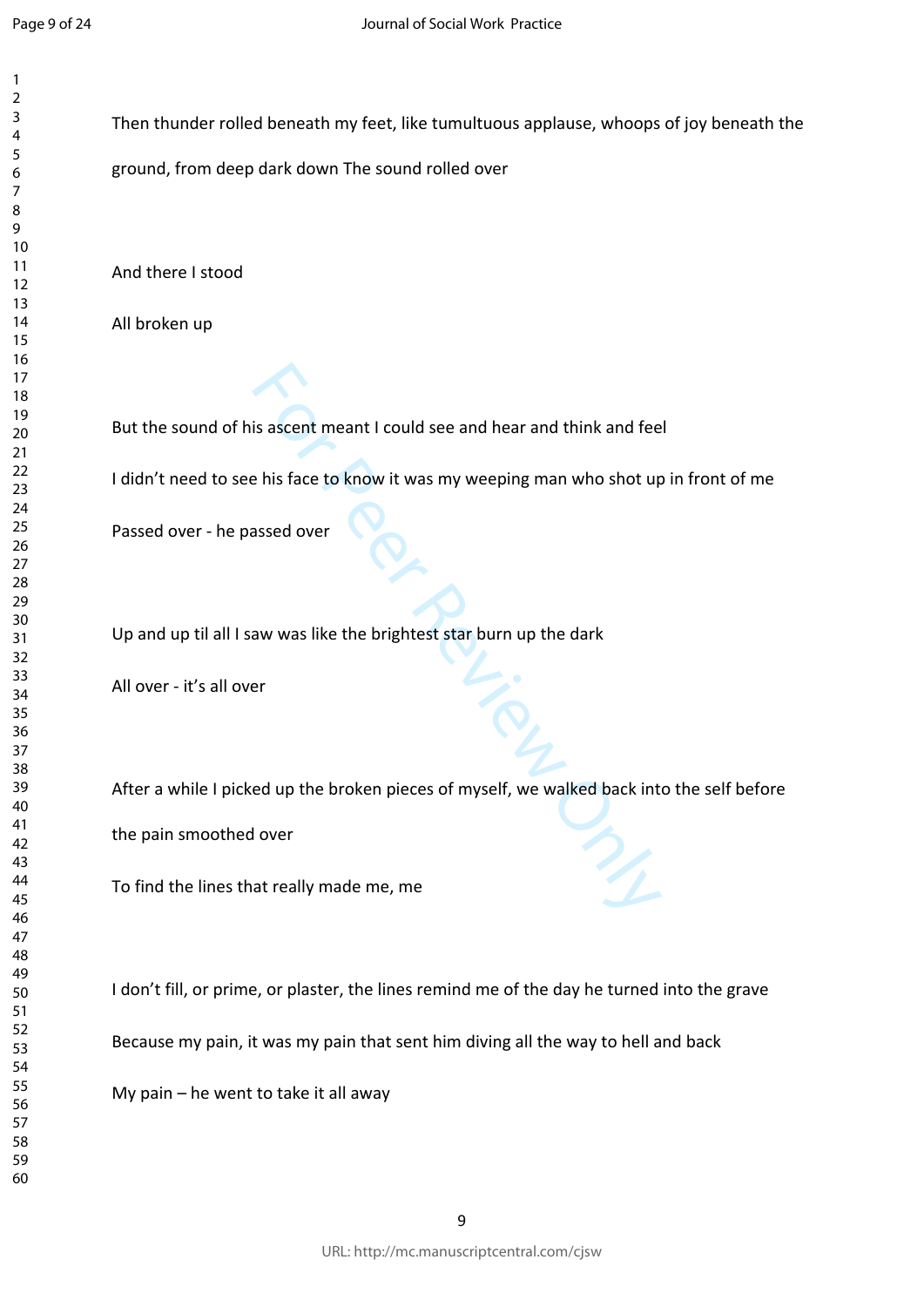# Cross

# Crossed over

He crossed over

Hellmuth used a narrative interview structure derived from the work of White and Epsten (1990) and we video recorded the interview for individual and joint reflective practice. We also recorded the interview to show the workers one of the supervision approaches that we planned to use with them.

led the interview for individual and joint reflective practice.<br>We the workers one of the supervision approaches that we p<br>en from a personal biographical perspective. The question,<br>swered by both of us through a biographi This paper was written from a personal biographical perspective. The question, "how is it you came to be here?" was answered by both of us through a biographical narrative frame and created the basis of the materials of this paper. We then drew out the results through a presentation of our separate reflections of a narrative interview that was video recorded and transcribed as we prepared for the work at the Grenfell Support Service. The discussion to this paper draws on conceptual resources from our supervision practices, psychoanalytical psychotherapeutic approaches and concepts from arts-based and narrative methods.

Ethical governance of the work was negotiated between us at the outset of the project and then before and during the preparation of this paper. The interview took place during a short lunch break at a departmental away day in the North East of England in the Autumn of 2017. We video recorded the interview. It lasted less than 25 minutes.

*Materials*

*Deborah, how is it that you came to be here?* 

 $\mathbf{1}$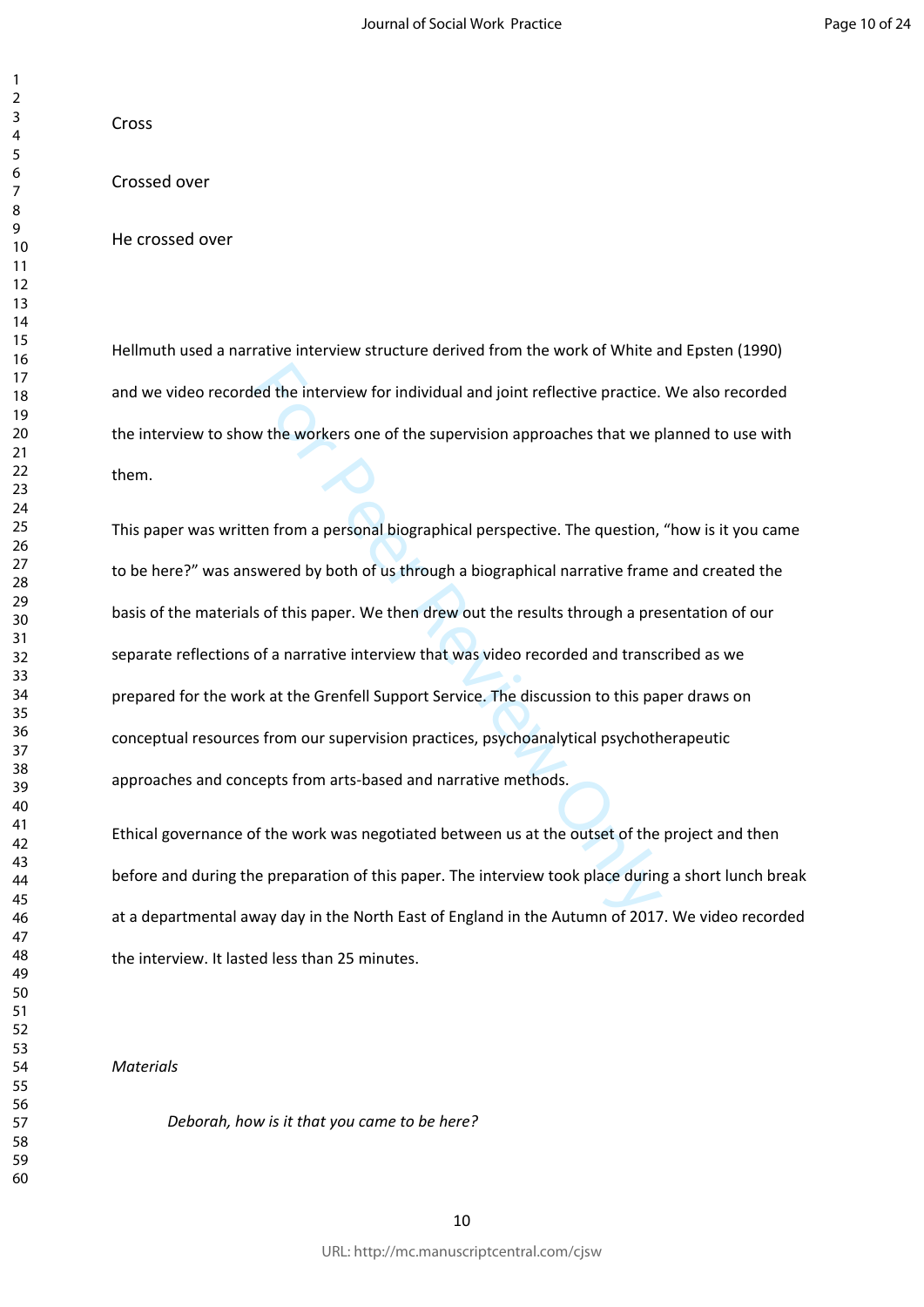$\mathbf{1}$  $\overline{2}$ 

I started life in South East London and grew up in a council estate in Welling, Kent<sup>i</sup>. I loved singing and rhyming when I was young and I was encouraged to develop my voice in the local Methodist Church. I started my career as a speech and language therapist in the National Health Service. During my academic career, I retrained in Video Interaction Guidance and used this intervention in projects on workforce development in health/social care.

At around the time of the fire I had written a poem (see Appendix A). In preparation for our work together, I gave the poem to Hellmuth to read. The poem shows the response of an oak man to my song of pain. His response leads to recognition of myself as broken and a recognition of other people's contribution to my understanding of myself.

# *Hellmuth, how is it that you came to be here?*

poem to Hellmuth to read. The poem shows the response<br>ponse leads to recognition of myself as broken and a recogn<br>n to my understanding of myself.<br>Note and a recogn<br>n to my understanding of myself.<br>Note:<br>Note:<br>Africa durin Growing up in South Africa during the 1970's and 80's, brought unique challenges. I was the second born of a family of five, proudly Afrikaans and South African. The school system was separated on the grounds of race, as was the neighbourhood, church and the health system. Like most other young white men, I completed my military service after completing school. At university, I became actively involved in politics. This was the first time that I experienced active push-back to the politics I was interested in. At school and during my time as a conscript in the army, I realised that my views were very different from that portrayed by the then government. At university, I became involved in student politics that was regarded as being, for an Afrikaans speaking person, rather left-leaning. I qualified as a social worker in 1991 and started working for the local government. Training in narrative therapy methods as a voluntary counsellor for the Truth and Reconciliation commission in South Africa after apartheid, I learnt that telling and re-telling the traumatic events can be just as painful as the original event (White, 2003). I saw this first hand. Simply re-telling an experience, or understanding the feelings and thoughts associated with it, does not help, or at least not for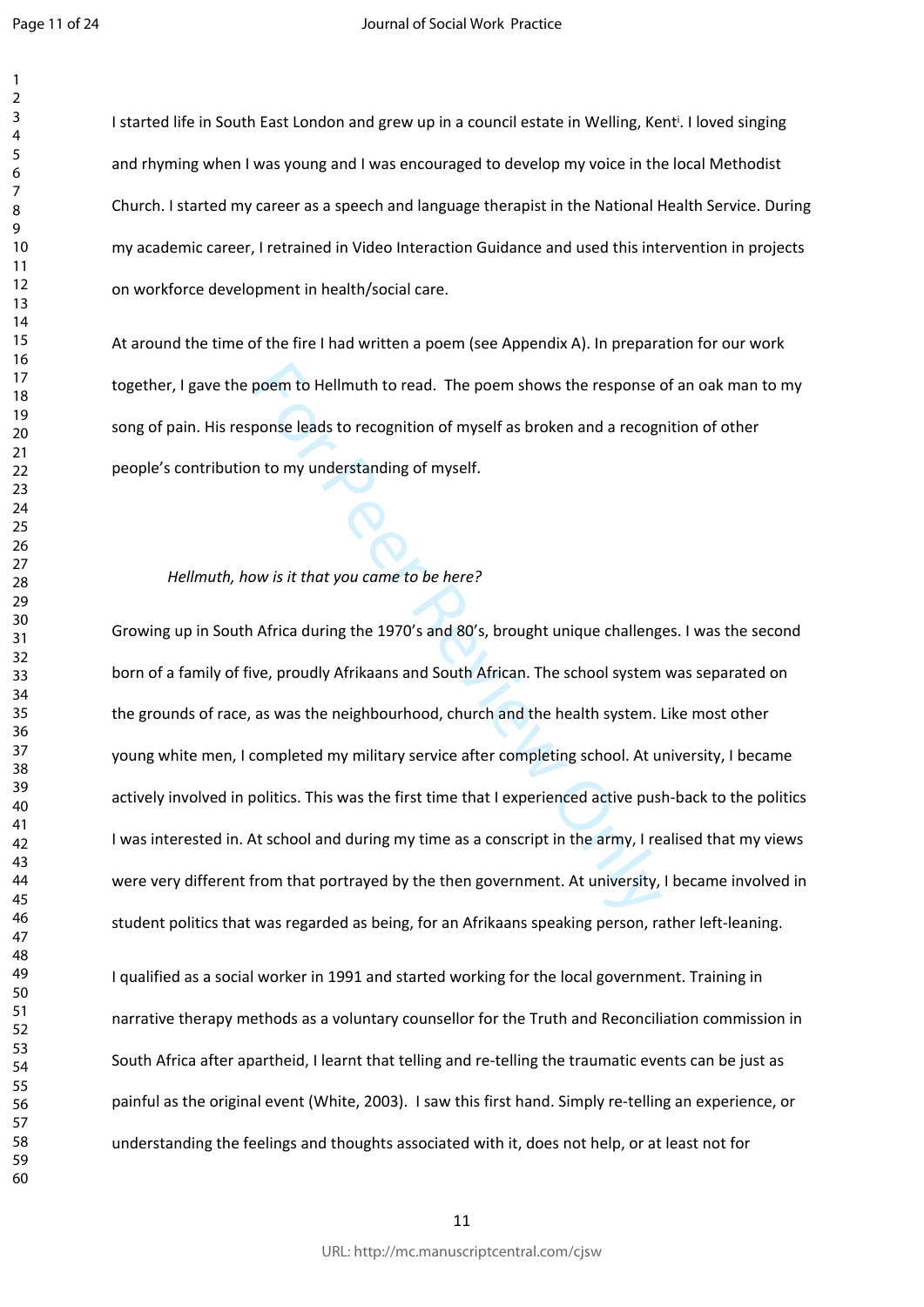everyone. Trying to unpick why things are painful or difficult is, from a narrative perspective, just as important as understanding the event. Bringing the deeply rooted motivations and conceptual beliefs that fuel commitment to purpose of people's unique ideation of the meaning of their being is often missed out of therapeutic approaches (White, 2003).

### *Results*

#### *Deborah, what was learnt during in the narrative interview?*

and was learnt during in the narrative interview?<br>
e thought the poem, "nearly visually represented the pain"<br>
at's interesting", a phrase I sometimes use when I am not si<br>
r thinking that Hellmuth was putting something in Hellmuth said that he thought the poem, "nearly visually represented the pain". I was surprised and responded with, "that's interesting", a phrase I sometimes use when I am not sure how else to respond. I remember thinking that Hellmuth was putting something into my story and my response was to return to myself. I closed my eyes and returned in my mind to the place where I wrote the poem. From there I went on to talk about my theory of pain, with thoughts that it should neither be covered over nor intruded into. Rather like the poem, my view was that the most important thing about pain was that it had a response. I explained how I felt as though my pain was smoothed over during childhood with the consequence that for a long time I had limited or no resources to explore the pain as an adult. It was "just something I had to have inside of me". I explained how I thought that pain could only be generative when it is witnessed, and witnessing meant more than seeing, it meant resonance, leaving a trace that results in action. During this part of the interview, I was theorising and I was aware of that at the time. I had turned myself into Hellmuth's teacher, retreating and returning with a theory that I used to create a wall around me.

Hellmuth went on to surprise me by saying that he saw bravery, courage and diplomacy. He asked about other times when I had acted out diplomacy and courage. This time, instead of retreating I talked about how I had learnt through failure what my values were. The transcript went as follows:

 $\mathbf{1}$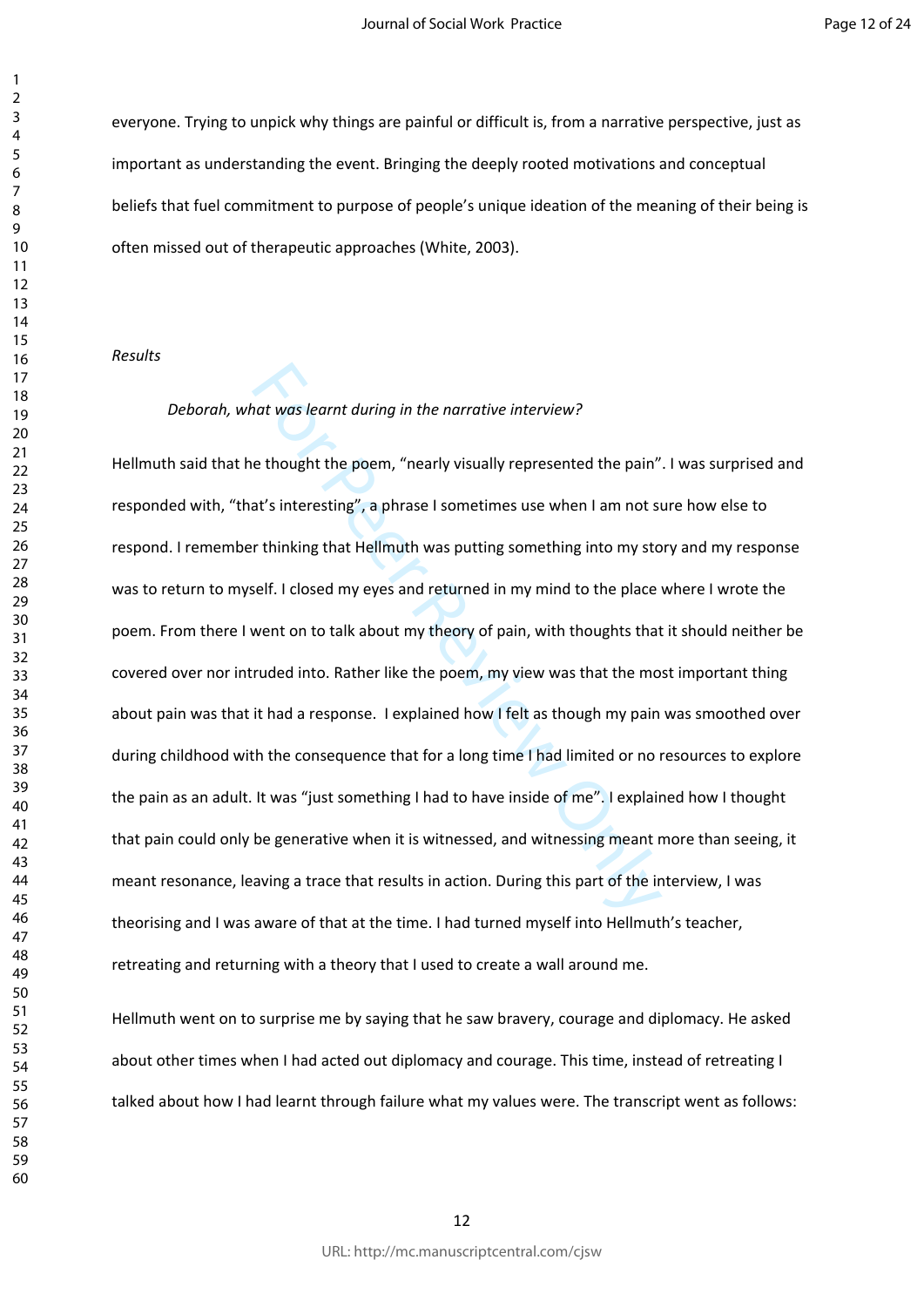$\mathbf{1}$  $\overline{2}$  $\overline{4}$  $\overline{7}$ 

Hellmuth: Oh, fantastic. So, the other thing that I'm hearing is coming from… from the courage and how you execute the courage, is… I don't know about the better word – but diplomacy.

t other people were thinking, but didn't have the courage t<br>ously, that... That doesn't always go down well, at all. So, t<br>akes, I've realised that it's not something I can never stop d<br>gge the way I do it.<br>orget the way I Deborah: Well, I'm learning it. Because I started off, you know, basically sticking my neck out, irritating people, being this, like… moral voice. Or the one that would always say what other people were thinking, but didn't have the courage to say. And, obviously, that… That doesn't always go down well, at all. So, through making mistakes, I've realised that it's not something I can never stop doing. But I can change the way I do it.

Hellmuth went on to ask how I had learnt that value. I found myself surprised again, but this time because in the moment I was able to understand something that I had been unable to work out by myself.

Hellmuth: Where did you learn this…? This courage? And this… The bravery that we spoke about. And also the diplomacy?

Deborah: That's so interesting. Do you know, I…? I mean, I think for about the last… Certainly three to seven years, I've been dealing with my own personal pain. One of the first poems I ever wrote about was about racism. And I remember even as a little girl feeling how wrong that was. I remember feeling that so strongly as a child. And so, it sort of surprised me, I suppose, that when I was trying to, like, get this pain out of my body by writing poems, that that's the kind of stuff I would write about. You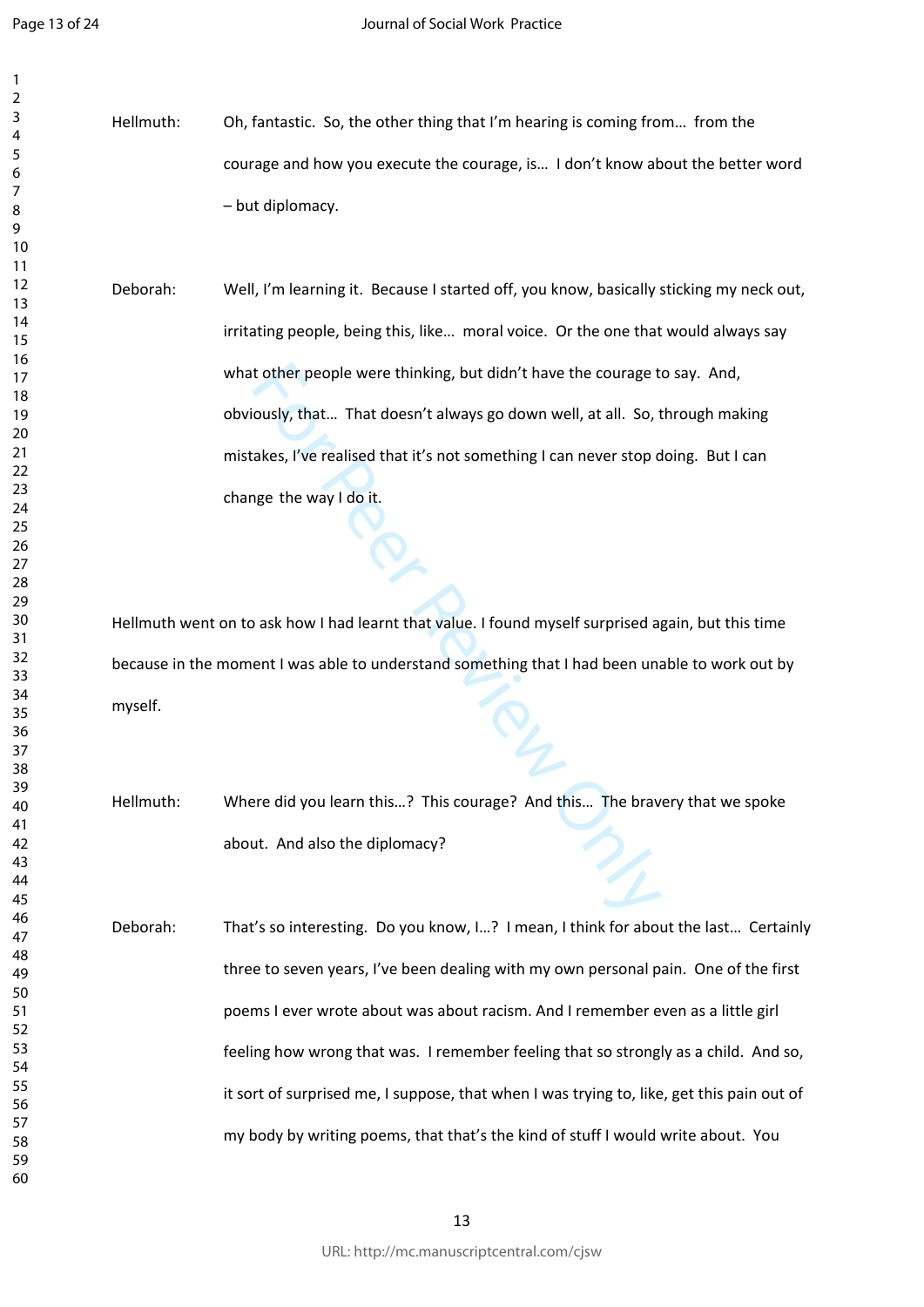know, the injustice that I felt. I knew it was wrong as a child. So, I don't know how that gets there. Like, I'm sure there's some people…

Hellmuth: So, in some way it's something that you picked up, nearly, from your surroundings. It was… It was a personal awareness. Not something that you learnt somewhere.

alisation, which occurred between Hellmuth's question and<br>e connection between social goods (or moral truths), the wi<br>violation of them), and myself. This moment led to an oper<br>the end of the turn I struggled to think how In this moment of realisation, which occurred between Hellmuth's question and my turn, I felt a new understanding of the connection between social goods (or moral truths), the witness of those social goods (including the violation of them), and myself. This moment led to an opening of new understanding as, at the end of the turn I struggled to think *how* that pain had got in there. I caught a glimpse of myself as social in a new way. I recall, and still can just about recreate, a very fleeting visual image that accompanied this realisation. The image was of a mist, moving amidst a shape. It was in the corner of my eye, like a doodle on the margins of a manuscript. It was as if I caught a glimpse of a connectedness that could not be reduced to an individual, interaction between individuals or by a single line of connection amongst a group, like seeing something that I had, "picked up from my surroundings".

A little later, Hellmuth's questioning helped me summarise this new realisation and relate it to the purpose of the interview.

Hellmuth: And how…how that develops. So, what, actually, that pain represents is, perhaps those values that are being hurt.

Deborah: Oh, that is so interesting. That's so interesting, because that's where those first poems came from. And that's about social injustice. And that shocked me, because I have much more personal pain that I could've written about.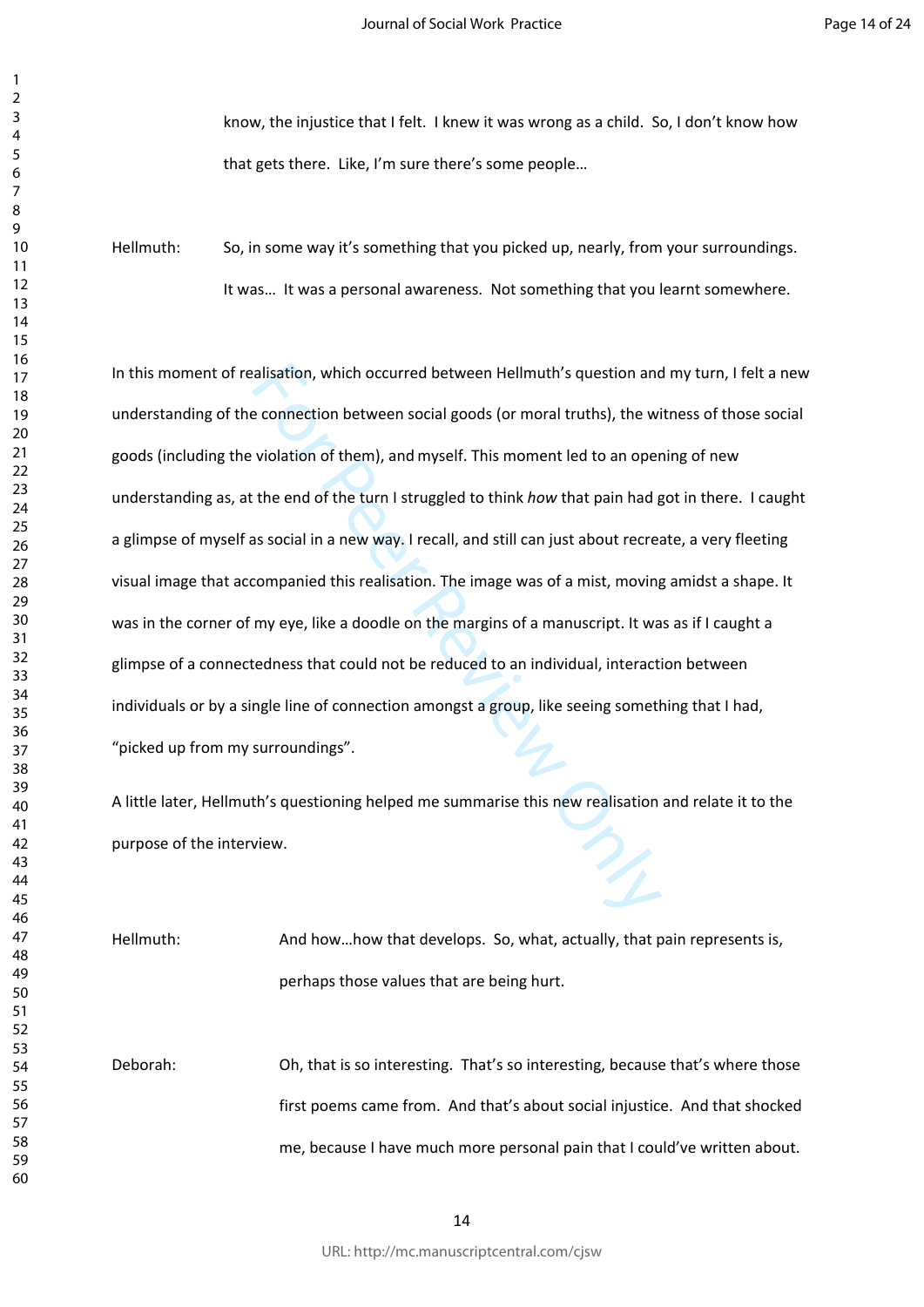#### Journal of Social Work Practice

And, so, why was it racism that I was writing about when I was in so much pain? That is about the inherent value of… Of human being. The inherent value of another person. So, that's already, slightly… That's more about my values than my particular personal story. That's interesting.

resort important to me. I learnt the value of narrative meth<br>For the distable in helping me understand something about myst<br>the interview I had some reservations about the idea that<br>value. These reservations were clearly e During the interview I learnt that a narrative approach could help surface new realisations related to the values that were most important to me. I learnt the value of narrative methods in supervision because I experienced its value in helping me understand something about myself that I could not do by myself. Before the interview I had some reservations about the idea that pain was a representation of a value. These reservations were clearly expressed in my response to Hellmuth's initial response that pain represented something (in the first extract). However, by the third extract, I could relate to Hellmuth's idea about pain and values because he helped me to understand something about my own value formation which was intimately and inextricably bound up with my upbringing and other events in my personal biography. I literally saw myself as connected to something that was social beyond personal/relational sociability, in the fleeting visual image during extract 2. This was a new way of seeing. It has given me new ways of understanding the role of culture and society in child/family development and identity.

### *Hellmuth, what was learnt during in the narrative interview?*

I had a number of conversations with Deborah about our previous work, about a shared interest in how we work alongside people and, perhaps more importantly, about a shared value-base. Reading the poem for the first time brought about a different image of Deborah. Although I knew her as both a colleague and a friend, for me the poem that she wrote and we discussed spoke of pain that was taken away or absorbed by the oak. I wondered what the elements of the poem represented, trying to think what angle to approach it from. I remembered the ideas of Boje (Boje, 2011), talking about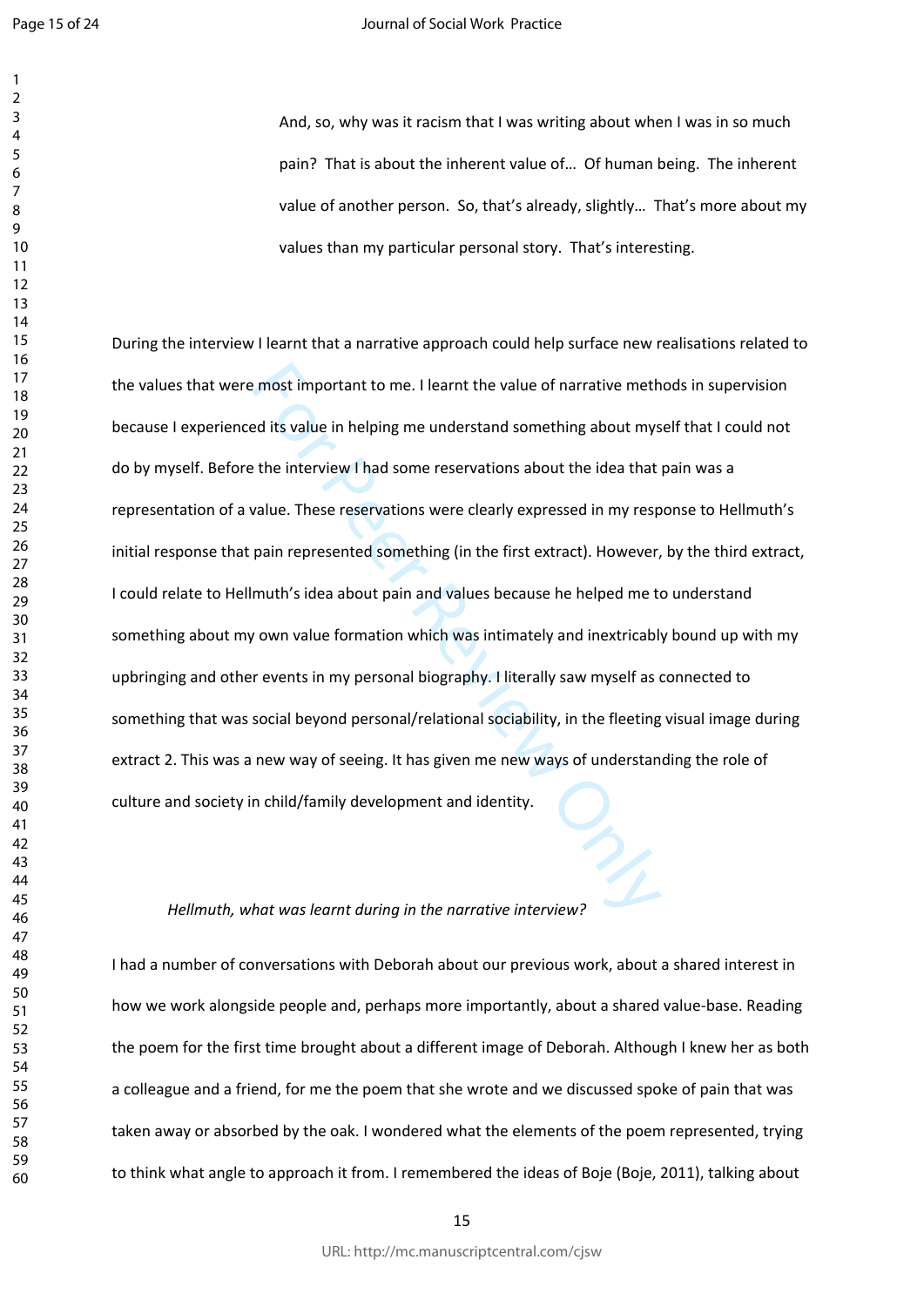antenarratives, the stories before people impose a structure on them, and not being sure if I should impose my own understanding on this clearly very personal and emotional story about dealing with and sharing pain. With my interest in narrative ways of working, I was not so much interested in the causes of the pain, rather what the pain represented. What were the values that were not respected, that could have caused the experience of pain?

relatively as The stories people tell us are often problem orientate<br>
Fortung at people's hopes and values, we hear stories such<br>
Ficult situations, her bravery and her commitment to social<br>
ficult situations, her bravery The one thing I realised again using the narrative approach was the privilege it provides to listen to the stories people tell us. The stories people tell us are often problem orientated or tend to focus on the negative. When looking at people's hopes and values, we hear stories such as Deborah's courage and diplomacy in difficult situations, her bravery and her commitment to social justice. For me, the act of listening becomes a privilege. Looking back, I wish I had more time to spend, more time, to "loiter" in her story as White (2004) said. I would have wished to spend more time exploring what she had realised about the role of 'witness' in relation to her account of pain.

### *Summary of Findings*

The narrative interview created a moment of changed consciousness. The use of the poem, the dynamic of trust between us, and our joint belief in the purpose of the interview, may have set the conditions for this relatively rapid success in creating a new moment of realisation.

#### *Discussion*

Our aim in writing this paper is to show relationally-based, dialogic practice in action and to show the ontology of the supervision practice we used with the staff at the Social Work Company. The original intention in recording the narrative interview was to develop a supervision model by drawing on a synthesis of our narrative therapeutic practice (White & Epston, 1990) and principles of attuned, intersubjective dialogue (Landor et al., 2011). We used John Shotter's theory of dialogic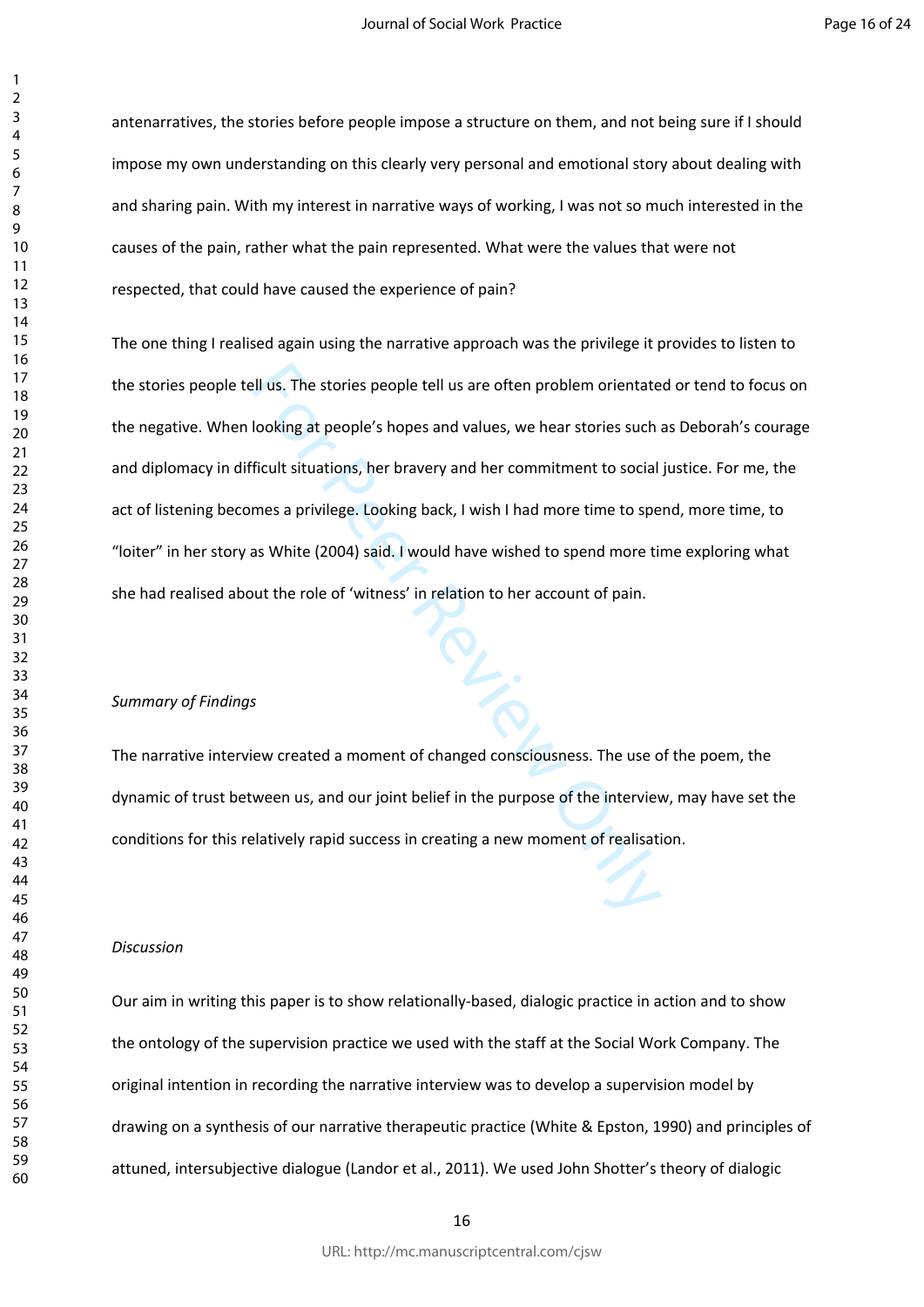action research (2010) and, to a lesser extent, Jens Brockmeier's theoretical framework on memory and narrative (2015) to structure our observations.

with a fragmentary opening to a new understanding of the<br>concepts of right and wrong. This moment occurred during<br>e that followed was related to the concept of values. Separ<br>ree extracts helped to communicate in writing, w We reported and reflected on a moment of new consciousness that was accomplished in the dialogue between us. Following Shotter's (2010) definition, we refer to this as a moment of 'living responsiveness'. The moment began during an episode of reflection on experiences of failure, which was depicted in the first extract by Deborah. That reflection was followed by a fleeting visual image that was associated with a fragmentary opening to a new understanding of the developmental embodiment of the concepts of right and wrong. This moment occurred during the second extract. Finally, the discourse that followed was related to the concept of values. Separating the 'moment' of realisation into three extracts helped to communicate in writing, which is a sequential uni-modal form of expression, what was a transitory complex moment where a visual image encapsulated simultaneous thoughts, feelings and images from the past and appeared to show something useful for the future. Moments like these are hard to put into words but separating the dialogue at least showed the sequence in which this moment was nested.

Another way to communicate complex ideas like this is through metaphors. Speaking retrospectively, it could be described like this, "It was as if I was loosely holding a net called 'social goods', but I didn't have a tight grip on it. I had no real purpose or intent. Then a butterfly flitted past and for a moment the net seemed to come to life and it captured the butterfly. It blinked its colour at me as it refused to be held captive, but that flash of beauty and its promise of potentiality aroused desire to see more."

The anticipation that there was more to know about the developmental embodiment of 'social goods' became a generative orientation for my supervision and my academic practice and it helped me understand much more of the depth of narrative therapeutic methods, which I had read about and admired, but not experienced before. This moment also led to a deeper set of thoughts about the purpose of pain and a reorientation to the value of pain as generative.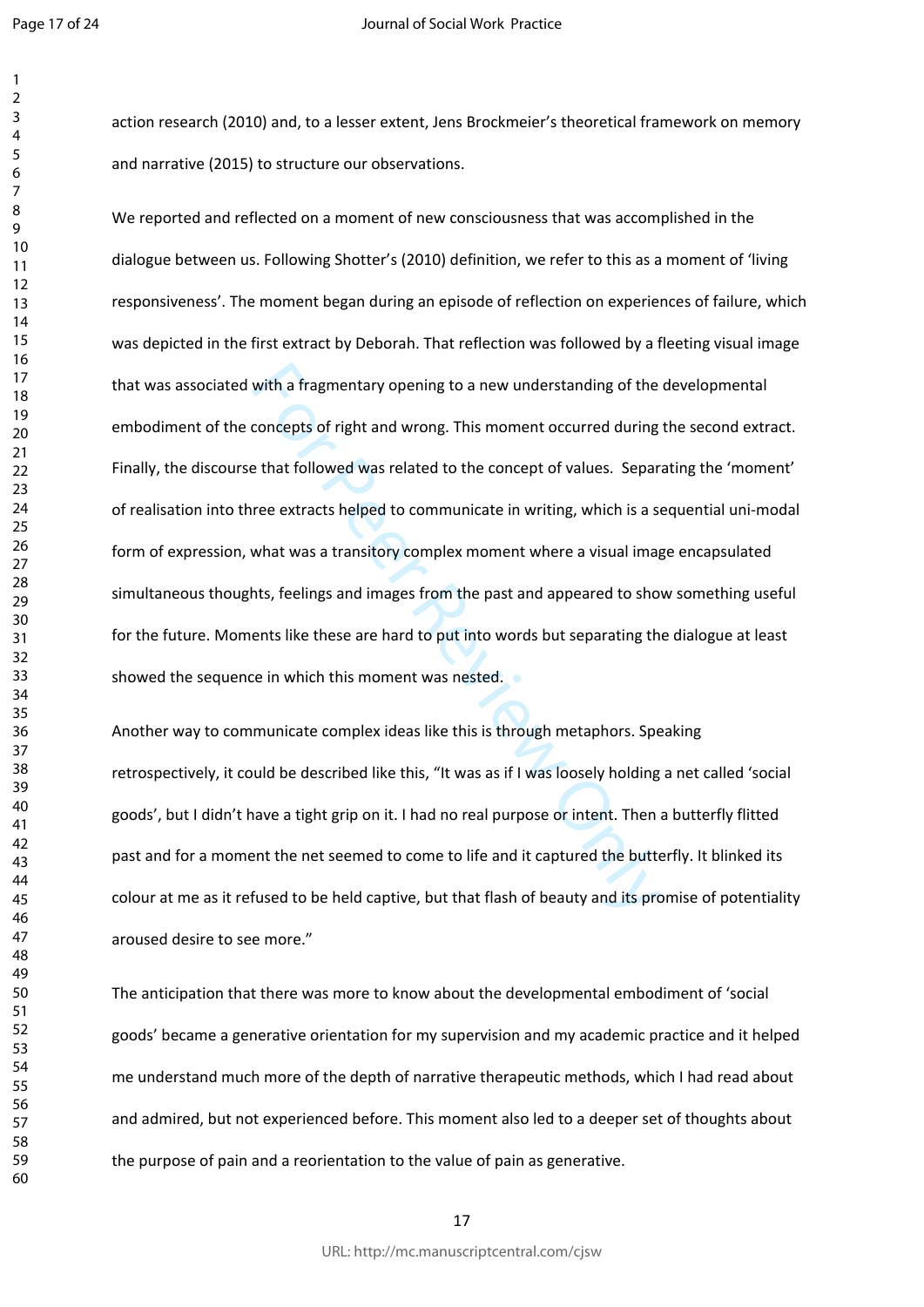$\mathbf{1}$  $\overline{2}$ 

e infused with familiar referents of *how to be*. These mome<br>f a single individual – the referents of how to be – our conce<br>tting about in the spaces around us and travelling across tin<br>ture painted in the poem shows that Ferguson's paper (2018) raised awareness of the embodiment of practice and the enactment of 'self'. Whilst there were some resonances with our findings and with Shotter's theory, Ferguson's idea is expressed in relation to what is going on inside the worker as he focused on the defensive role that fear and anxiety play in social workers. Practices that used embodied knowledge that could create 'living responsiveness' in day-to-day interactions (Shotter, 2010). Shotter suggested these moments contain the essence of new beginnings because they emerge within the social/moral surroundings and are infused with familiar referents of *how to be*. These moments do not occur or reside in the head of a single individual – the referents of how to be – our conceptual resources – is alive and illusive - flitting about in the spaces around us and travelling across time in the places between us. The picture painted in the poem shows that *listening* and *acting* was initiated through an affect response but the trajectory and propulsion of the response was drawn out by forces in unseen social histories and communities. In the poem, the movement of the oak man created hope for new beginning when, at last, the cover is blown and the reality of the fragmented self becomes visible and therefore tolerable. Moments that create hope for new beginnings are neither interior nor exterior, they are neither cognitive nor emotional nor embodied but are fused and infused with all the material we use in the essential primary endeavour 'to be' (Winnicott, 1971).

Turning to situate our findings in relation to social work practice, we consider Ferguson's recent detailed study of the use of the self in social work practice (2018). Ferguson's report centred on interviews conducted with social workers after they had been observed in practice. He reported that social workers were not well equipped to reflect on their thoughts and feelings in practice. Our use of auto-ethnography bypasses the difficulties entailed in asking for retrospective accounts of practice through an interview. It avoids the feeling that workers failed to give a good account of their practice and it avoids the reporting of imagined memories (see Brockmeier, 2015). According to Brockmeier, memories and imagination are part of the same neural process with imagined memories and imagined future memories occurring frequently in narratives. Reflection itself is not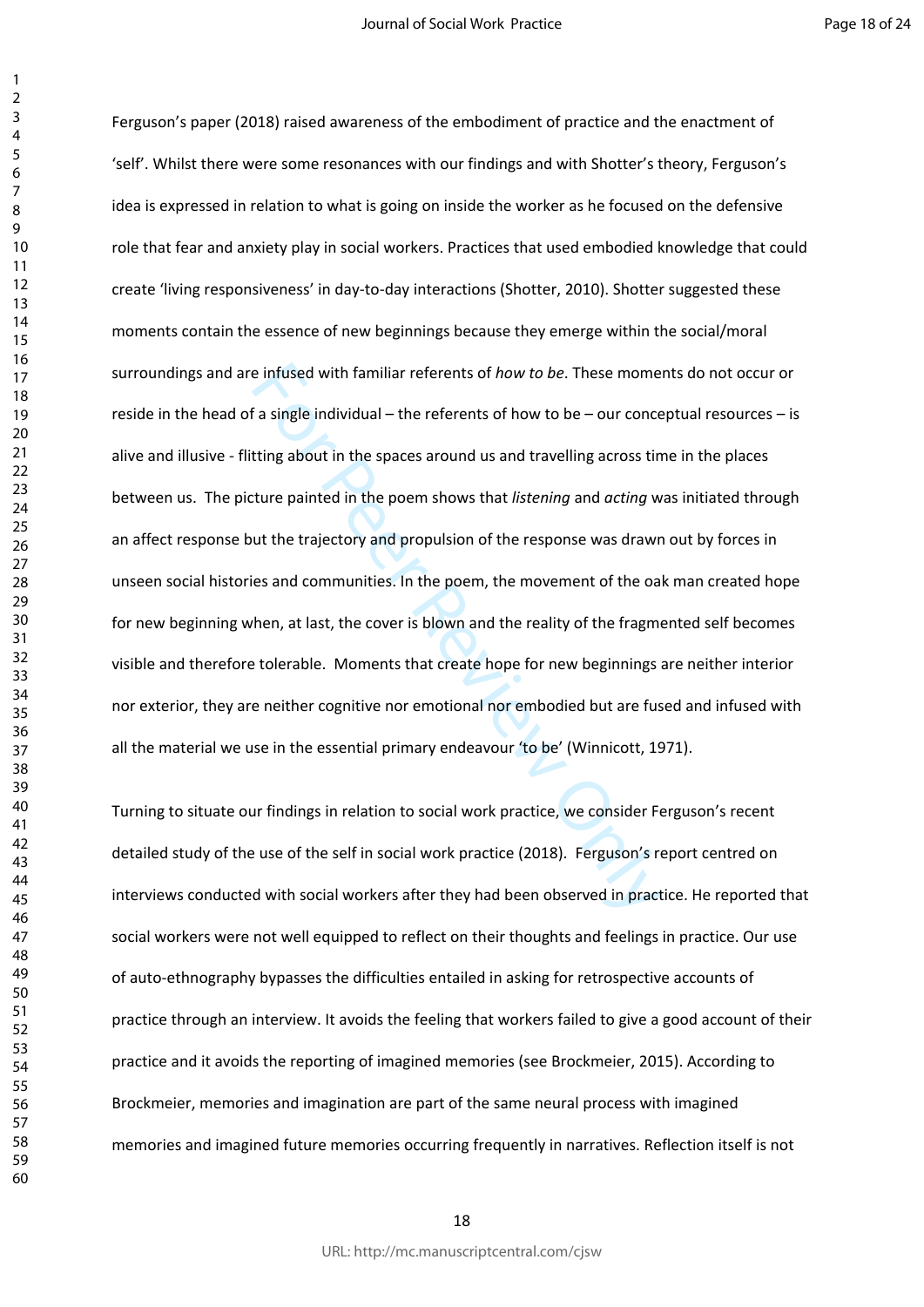$\mathbf{1}$  $\overline{2}$ 

an act of retrieval from a memory archive where the task is to dredge up lost or fading elements of a scene, reflection can be described as a narrative practice. A way of narrating oneself through an idealised and imagined perspective on oneself in relation to another. Seeing reflection as constructed through memory in this way neither diminishes the role of reflection for practitioner development or its use research. It does however, offer a different orientation on reflection which could change our ideas of how to structure its use in social work supervision. Ferguson's paper elicits a deeper vertically based perspective on social work through an examination of its role in the working relationship. Like Ferguson, we also offer a new orientation on reflection and reflective practice.

## *Application*

ased perspective on social work through an examination of<br>
1. Like Ferguson, we also offer a new orientation on reflectic<br>
1. Like Ferguson, we also offer a new orientation on reflectic<br>
1. Like Ferguson, we also offer a n The practices of systemic and narrative based practices and Video Interaction Guidance, which we used were part of the context in which the moment occurred. Both these practices are used in the education and training of workers in the United Kingdom and further afield (Fukkink, Trienekens & Kramer, 2011; White, 2003). Our narrative interview lasted 22 minutes. The intersubjective dialogic and narrative techniques used here were adapted for use in social work supervision. In a separate paper (x, x, and x, in preparation) we describe how we adapted the techniques for supervision with the Social Work Company. We think that supervision methods that provide an experience of how we learn and live through our values, which can be stimulated through narrative and arts-based and visual methods, can and should be used in a values based profession. In our view, none of the current categories of social work supervision, (i.e., support, management and education) provide a home for the type of relationally focused supervision that we have developed. We argue that supervision should focus on the process of bringing about change through creating moments where new hope, in the face of sometimes overwhelmingly difficult circumstances can be sought, expected, and reflected upon by both participants in the relationship. In this way, social work supervision could mirror the practices that society needs from social work.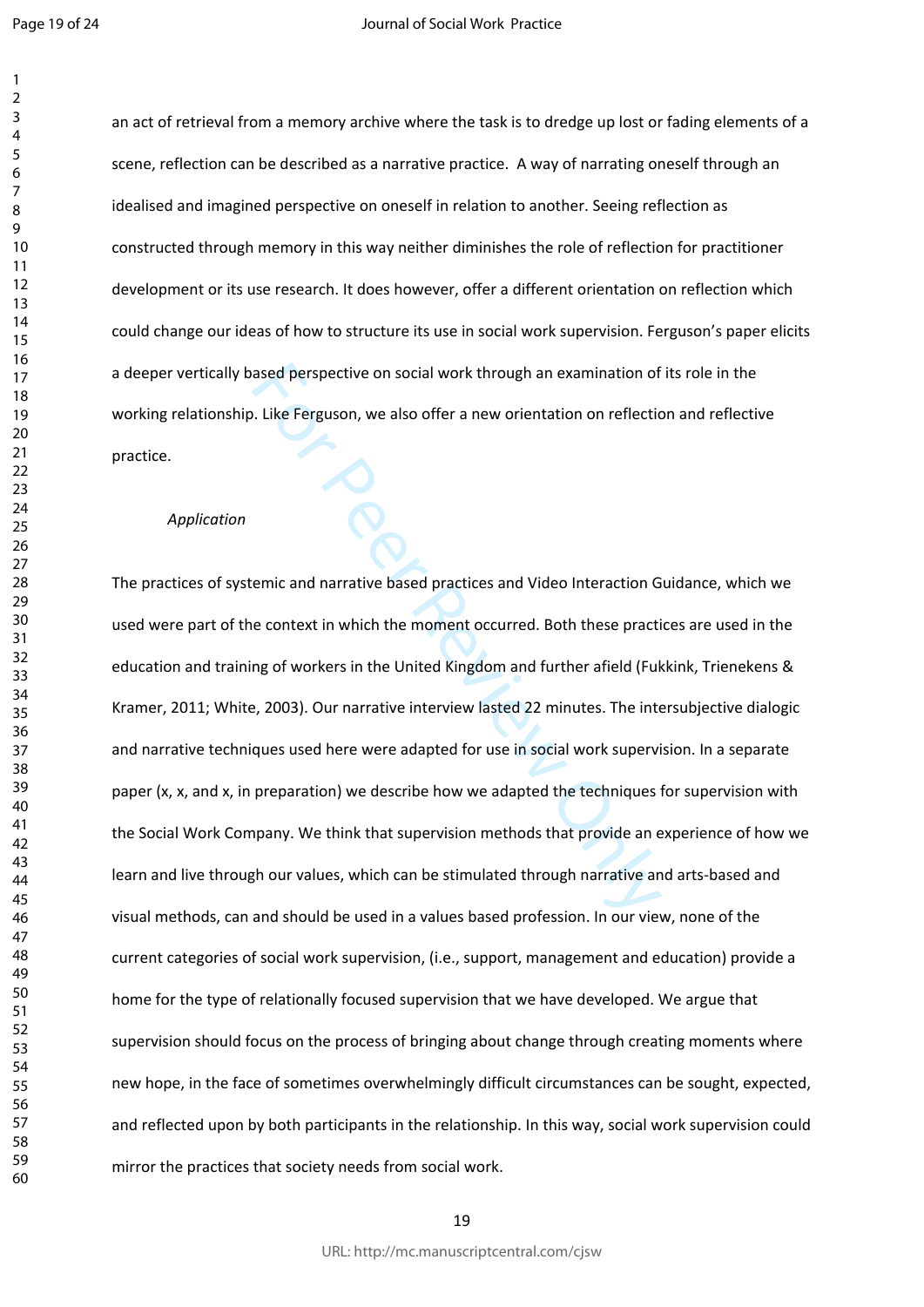restation. This could have expanded the potentiality of the<br>a offered potential for deep discussion, but it also became a<br>e suggest that it created the conditions for secondary inter-<br>where knowledge of the self and other Finally, Marion Milner's book, 'A life of One's Own' (1934), is considered a seminal work of autoethnography. Puckey, in her master's thesis (2014) explored Milner's writing and accounts of her work as a psychotherapist to consider the role of creativity in psychotherapy practice. She recommended creativity as essential for practitioners not only for its role in generating new foci for conscious reflection, but also for the deeper connection that it opens in relationships, including the therapeutic relationship. In our paper, the poem set up a triadic, rather than a traditional dyadic, structure to the conversation. This could have expanded the potentiality of the conversation. The content of the poem offered potential for deep discussion, but it also became an object of shared meaning making. We suggest that it created the conditions for secondary inter-subjectivity (see Landor et al., 2011) where knowledge of the self and other was expanded because of the presence of a third object *and* the intent of both parties to make meaning of the self and other by listening. In this paper we highlighted the multi-dimensional (self, other, community), simultaneous (my emotions, your responses, their responses in the past, present and future), multi-spatial (racism in South Africa and in Welling, Kent) acts of listening that surrounded this moment of new realisation and new possibility.

In this paper we have showed how listening in relationship helped connect fragments of meaning and create a story that put the person into a place. The individual become able to see herself as part of a community, part of a body, connected.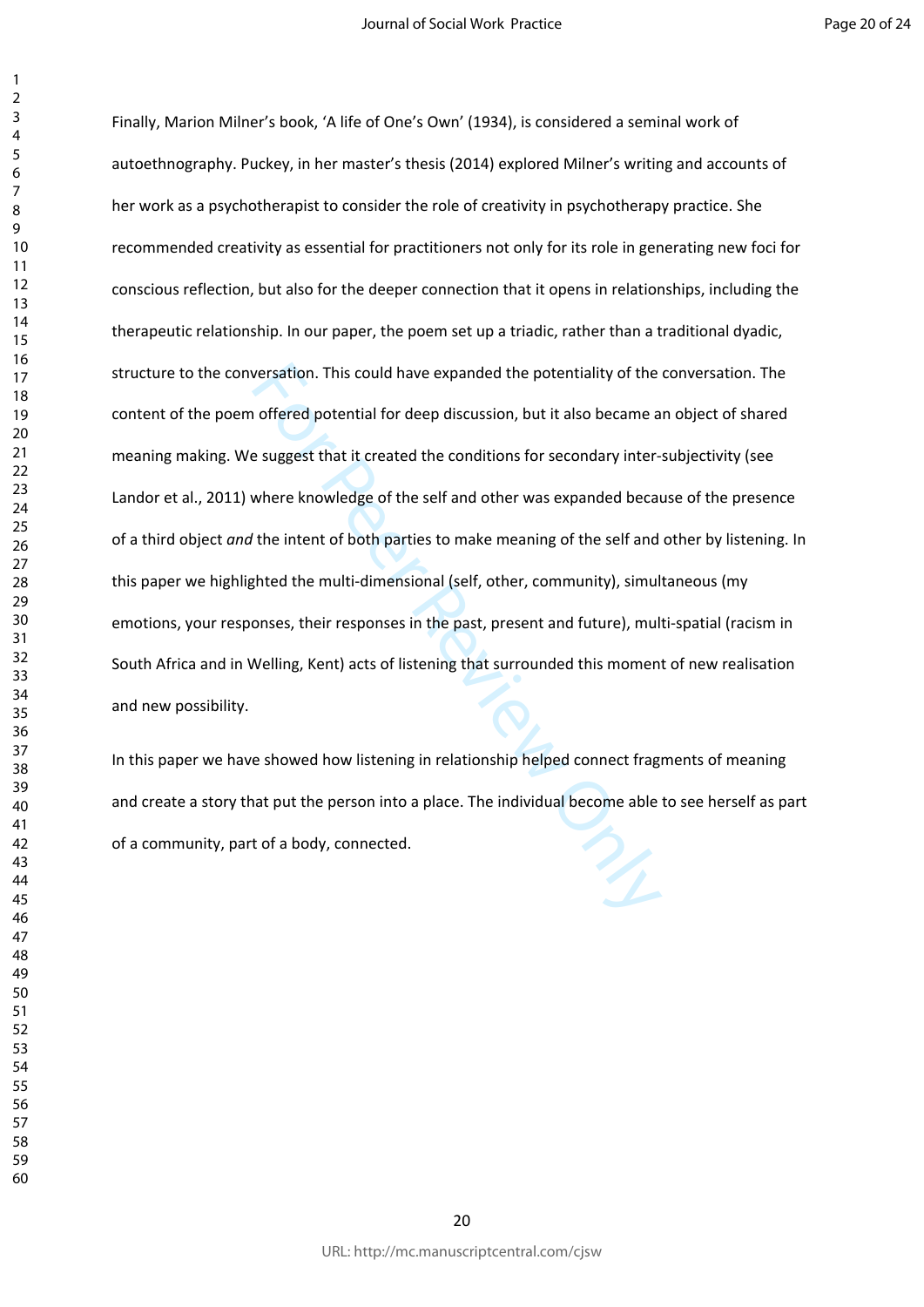| 1<br>$\overline{c}$<br>3<br>4<br>5<br>6<br>7<br>8<br>9<br>10<br>11<br>12<br>13<br>14<br>15<br>16<br>17<br>18<br>19<br>20<br>$\overline{21}$<br>$\overline{22}$<br>23<br>24<br>25<br>26<br>27<br>28<br>29<br>30<br>31<br>32<br>33<br>34<br>35<br>36<br>37<br>R۶<br>39 |  |
|----------------------------------------------------------------------------------------------------------------------------------------------------------------------------------------------------------------------------------------------------------------------|--|
| 40<br>41<br>42<br>43<br>44<br>45<br>46<br>47<br>48<br>49                                                                                                                                                                                                             |  |
| 50<br>51<br>52<br>53<br>54<br>55<br>56<br>57<br>58<br>59<br>60                                                                                                                                                                                                       |  |

| References                                                                                              |
|---------------------------------------------------------------------------------------------------------|
|                                                                                                         |
| Boje, D. M. (2011). Storytelling and the Future of Organizations: An Antenarrative Handbook.            |
| London: Routledge.                                                                                      |
| Browning, D. M., Meyer, E. C., Truog, R. D., & Solomon, M. Z. (2007). Difficult conversations in health |
| care: cultivating relational learning to address the hidden curriculum. Academic Medicine,              |
| 82, 905-912.                                                                                            |
| Brockmeier J. (2015). Beyond the Archive: Memory, Narrative and the Autobiographical Process. New       |
| York. OUP.                                                                                              |
| Davys, M., & Beddoe, L. (2009). The reflective learning model: supervision of social work students.     |
| Social Work Education, 28(8), 919-933.                                                                  |
| Ferguson, H. (2018). How social workers reflect in action and when and why they don't: the              |
| possibilities and limits to reflective practice in social work. Social Work Education, 37(4), 415-      |
| 427.                                                                                                    |
| Fischer, W., & Goblirsch, M. (2006). Biographical structuring: narrating and reconstructing the self in |
| research and professional practice. Narrative Inquiry, 16(1), 28-36.                                    |
| Frank, A. W. (2013). The Wounded Storyteller: Body, Illness & Ethics. Second Edition. U.S.A.: The       |
| University of Chicago Press.                                                                            |
| Fukkink, R. G., Trienekens, N., Kramer, L. J. C. (2011). Video feedback in education and training:      |
| putting learning in the picutre. Educ Psychol Rev, 23 45-63.                                            |
|                                                                                                         |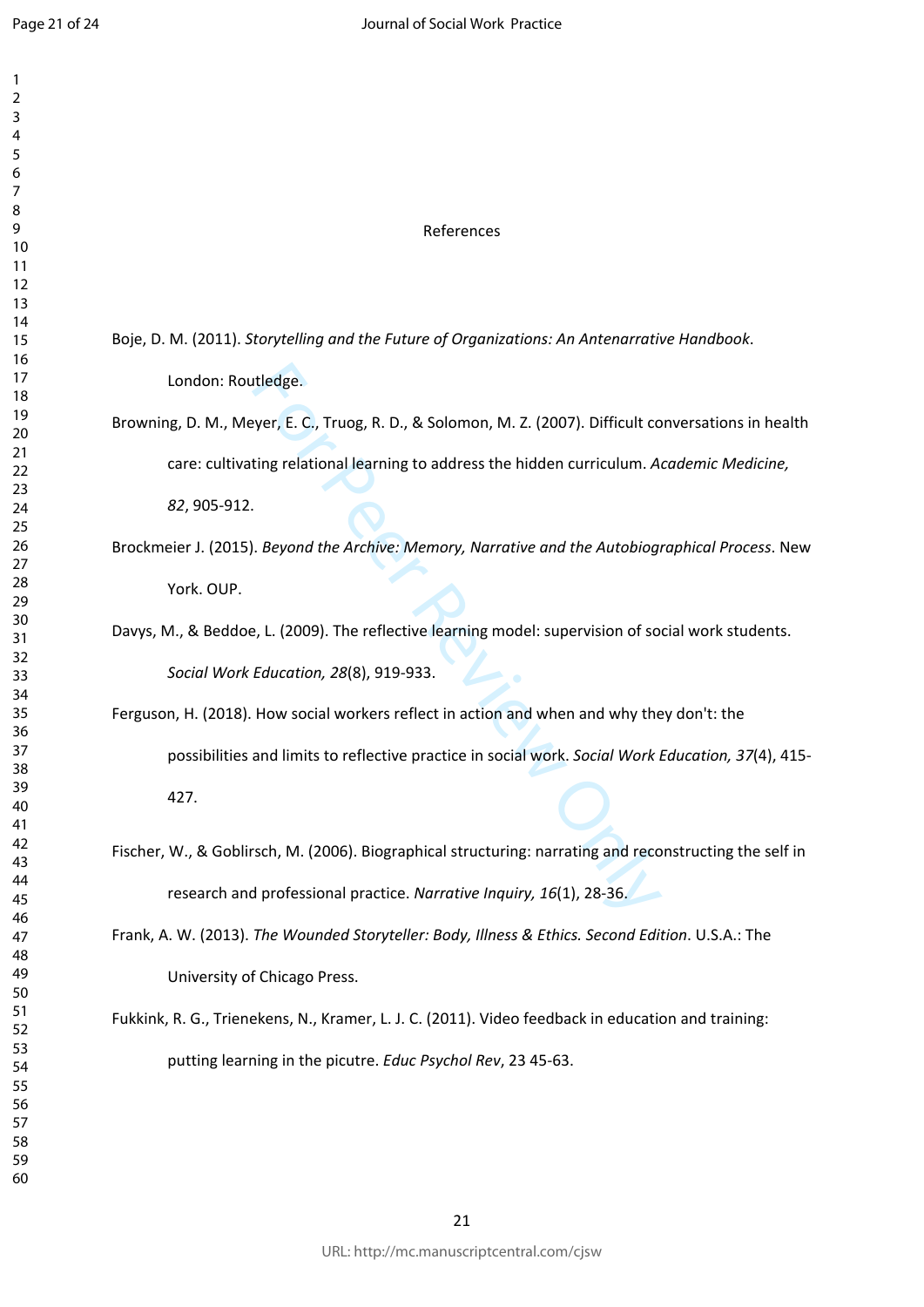- Furman, C., Coyne, A., & Negi, N. (2008). An international experience for social work students: Selfreflection through poetry and journal writing exercises. *Journal of Teaching in Social Work,*  (1-2), 71-86.
- Furman, R. (2005). Using poetry and written exercises to teach empathy. *Journal of Poetry Therapy,*  (2), 103-110.
- ICE. (2019). Institute of Civil Engineers. [https://www.ice.org.uk/what-is-civil-engineering/what-do](https://www.ice.org.uk/what-is-civil-engineering/what-do-%09civil-engineers-do/aberfan-disaster-lessons-learnt)[civil-engineers-do/aberfan-disaster-lessons-learnt.](https://www.ice.org.uk/what-is-civil-engineering/what-do-%09civil-engineers-do/aberfan-disaster-lessons-learnt) Retrieved 06/07/19, 2019
- rs-do/aberfan-disaster-lessons-learnt. Retrieved 06/07/19,<br>M. (2018). *Relationship-based practice: emergent themes in*<br>ol. Insights: 41). United Kingdom: Institute for Research and<br>ness, D. (2002). *Supervision in Social* Ingram, R., & Smith, M. (2018). *Relationship-based practice: emergent themes in social work literature* (Vol. Insights: 41). United Kingdom: Institute for Research and Innovation in Social Services.
- Kadushin, A., & Harkness, D. (2002). *Supervision in Social Work*: Columbia University Press.
- Landor, M., Todd, E., & Kennedy, H. (2011). *Video Interaction Guidance: A Relationship-Based Intervention to Promote Attunement, Empathy and Wellbeing*. London: Jessica Kingsley Pulications.
- Macleod, G. (2018). The Grenfell Tower atrocity: Exposing urban worlds of inequality, injustice, and an impaired democracy. *City, 22*(4), 460-489.
- Medev, M. I., & Brockmeier, J. (2015). The narrative hinge between the neurology and the psychology of neurotraumatic responses. *Neurol Rehabil, 21*(6), 309-314.

Milner, M. (1934). *A Life of One's Own*. London: Chatto & Windus.

- Munro, E. (2011). *The Munro Review of Child Protection Final Report: A child centred system* .
- Phipps, A., & Saunders, L. (2009). The sound of violets: the ethnographic potency of poetry. *Ethnography and Education, 4*(3), 357-387.

Puckey, J. (2014). *Marion Milner and Creativity: A Thematic Analysis.* University of Aukland.

Riessman, C. K., & Quinney, L. (2005). Narratives in social work: a critical review. *Qualitative Social* 

*Work, 4*(4), 391-412.

 $\mathbf{1}$  $\overline{2}$  $\overline{4}$  $\overline{7}$  $\mathsf{Q}$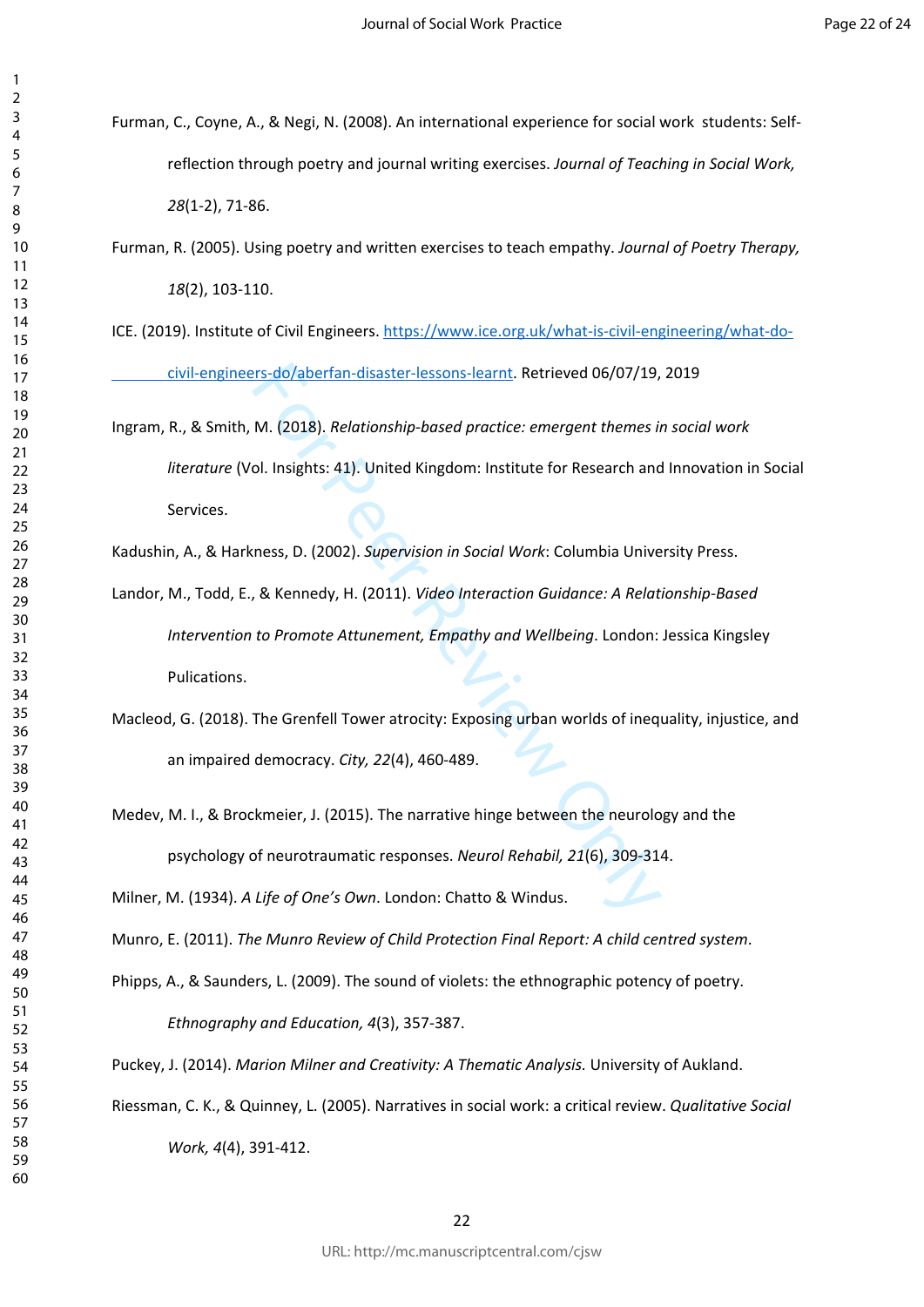$\mathbf{1}$  $\overline{2}$ 

- Ruch, G. (2005). Relationship-based practice and reflective practice: holistic approaches to contemporary child care social work. *Child and Family Social Work, 10*(2), 111-123.
- Ruch, G., Turney, D., & Ward, A. (2010). *Relationship Based Social Work: Getting to the heart of practice*. London: Jessica Kingsley Publishers.
- Schon, D. (1983). *The Reflective Practitioner: How Professionals Think in Action*. Surrey: Ashgate Publishing Ltd.
- Shotter, J. (2010). Situated Dialogic Action Research: Disclosing "Beginnings" for Innovative Change in Organisations. *Organisational Research Methods, 13*(2), 268-285.

Shotter, J. (2011). *Getting It: Withness-Thinking and the Dialogical.....In Practice*: Hampton Press Inc.

- tuated Dialogic Action Research: Disclosing "Beginnings" for<br>
ions. *Organisational Research Methods, 13*(2), 268-285.<br> *Etting It: Withness-Thinking and the Dialogical.....In Practice*<br>
Humanising Managerialism: reclaimin Trevithick, P. (2014). Humanising Managerialism: reclaiming emotional reasoning, intuition, the relationship and knowledge and skills in social work *Journal of Social Work Practice, 28*(3), 287-311.
- X, x, & x. (in preparation). Grenfell Support Service: Developing a model of clinical supervision for frontline support staff.
- White, M. (2000). Re-engaging with history: The absent but implicit. In M. White (Ed.), *Reflections on narrative practice* (pp. 35-58). Adelaide, South Australia: Dulwich Centre Publications.
- White, M. (2003). Narrative practice and community assignments. *International Journal of Narrative Therapy and Community Work, 2*, 17-56.

White, M., & Epston, D. (1990). *Narrative Means to Therapeutic Ends. 1st Edition*: W.W. Norton & Company.

Winnicott, D W. (1971). *Playing and Reality*. Oxon: Routledge.